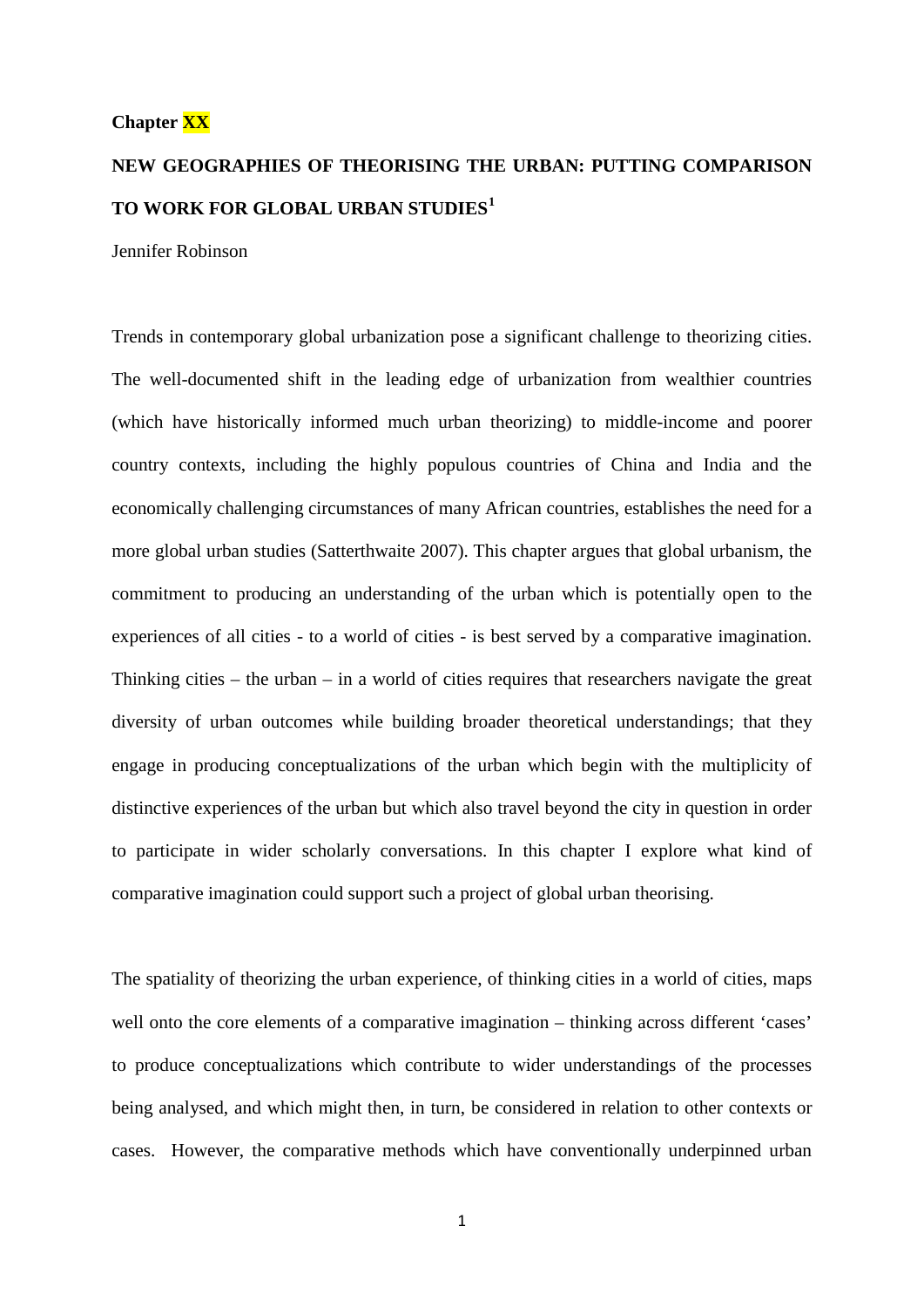studies have not been well placed to serve the project for a more global urbanism (Robinson 2011). Theorizing cities can benefit from a comparative imagination, but comparative methods need to be refitted to support a more global urban analytical project, including a substantial reconfiguring of the ontological foundations of comparison. For example, what might be considered a 'case' needs to be redefined to avoid the restricting and territorializing trap of only comparing (relatively similar) 'cities': we might rather compare, for example, specific elements or processes in cities, or the circulations and connections which shape cities, thus rendering urban experiences comparable across a much wider range of contexts, and building research strategies which are adequate to the complex spatiality of urban forms (Robinson 2011; Ward 2010). Comparators - the "third term" which establishes the grounds of comparability of cases (Jacobs, 2012) - need to be selected so they are relevant to a diversity of urban contexts, rather than seeking relatively similar cities for comparison as is conventional. In this way, they will be able to stretch theoretical concepts to the breaking point required for the reinvention of urban studies for global analysis, and not simply reinforce parochial and limited understandings (cf. Pierre 2005). More generally, the status of the case itself needs to be reimagined, in relation to both the wider empirical processes shaping particular outcomes, and the conceptualizations which are an important ambition of comparative strategies; this is essential to ground an adequate post-structuralist comparative method which moves beyond both quasi-scientific explanations and a view of the world in which wider structures are drawn on to explain complex specific outcomes.

The second part of the paper therefore engages with how the "case" might be conceptualised in urban studies. Is the case to be seen as an instance of a conceptually predetermined process, like global capitalism? Or does it potentially bring to light new, emergent conceptualisations of processes which do not invoke overarching singular explanations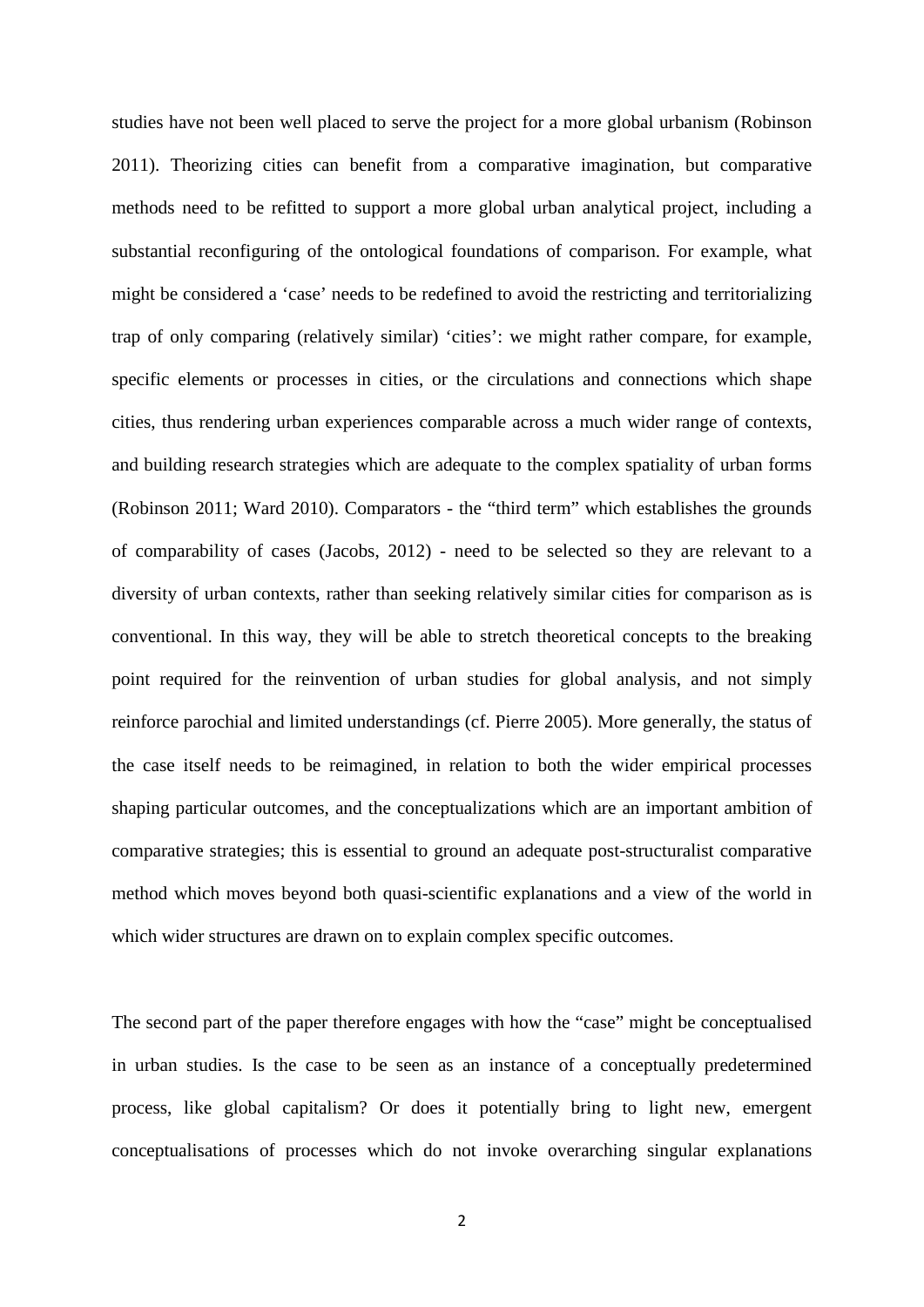(Jacobs 2012)? Finally, a theoretical practice which produces revisable, mobile conceptualizations is essential to support understandings which are open to a world of cities and which do not reproduce theoretical practices (or theory-cultures) which are closed to contributions and interruptions from elsewhere, notably those cities previously excluded from analytical consideration, broadly from the 'global south' and especially from poorer cities in danger of a new round of marginalisation from emerging global hegemons (Parnell et al. 2009). If urban studies is to build theoretical analyses which can speak to a world of cities, which provoke recognition and engagement from different urban experiences, scholars will need to be alert to new parochial narratives being proposed as universals, and to take some care to prevent the re-entrenching of divisions and assumptions of incommensurability between different cities

More generally, I suggest that reconfiguring the tactics and form of the comparative imagination aligns with significant issues in the wider theorization of the urban currently provoking considerable debate. How can we approach the conceptualization of the urban through the specific instances of different cities (Goonedewarna et al, 2008)? Can we best understand cities as assemblages of circulating phenomena, or as outcomes of wider social processes (Jacobs 2006; McFarlane 2011a; Brenner et al. 2011)? To what extent is it possible to configure a conceptually adequate theorization of either the city or the urban (Brenner and Schmid 2013)? How do concepts of cities relate to the phenomenal elements of the urban world which present themselves to us through observations and encounters (Simone 2011)? These are fundamental issues of both method and theory in urban studies, and they have strong synergies with the core challenges facing a comparative urban imagination: building theorisations across a world of (different) cities. These rather abstract theoretical debates are therefore analytically closely connected to the practical challenges of producing a more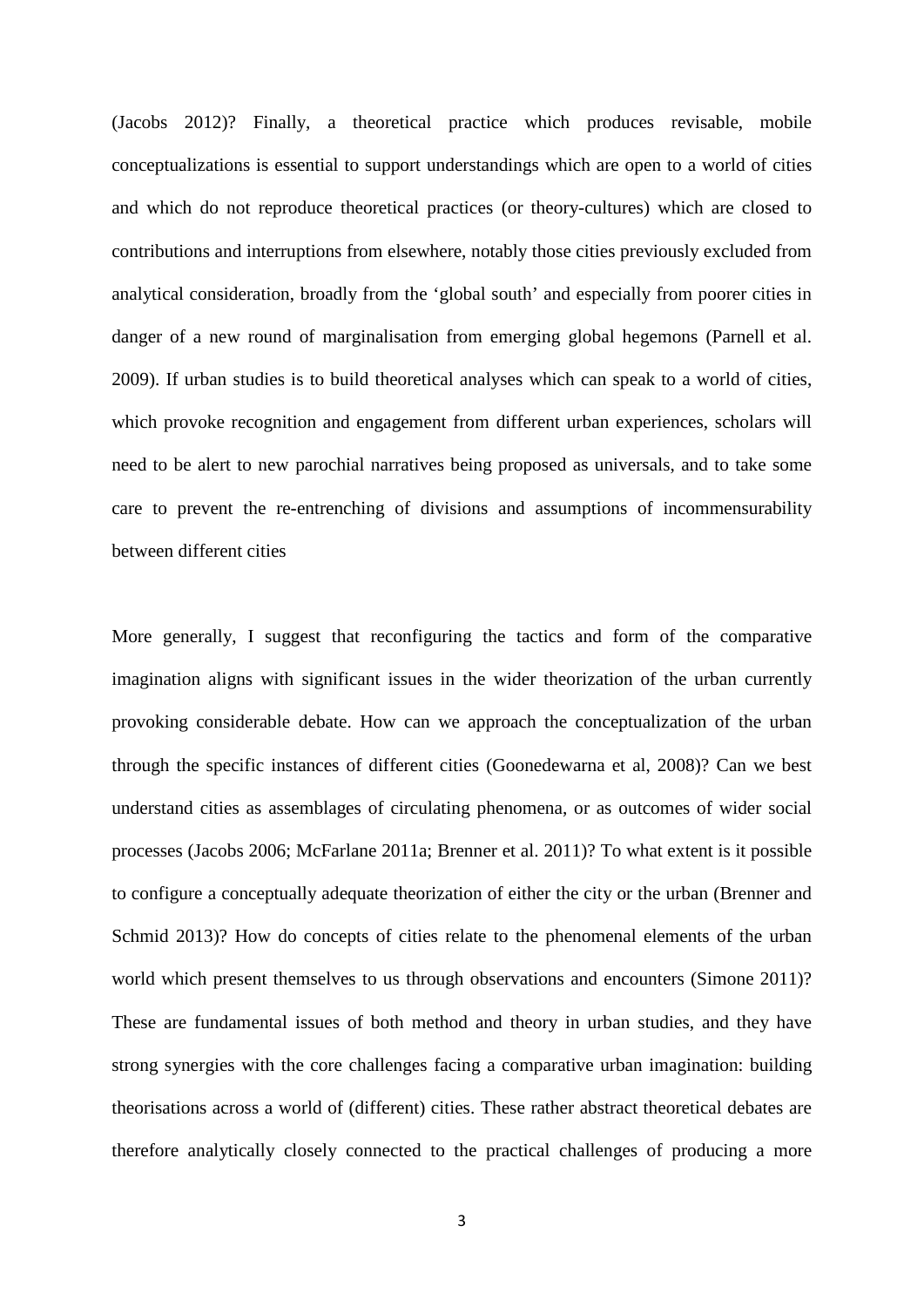international urban studies: they speak to the task of reconfiguring the methodological architecture for grappling with the conceptualization of the urban across a world of diverse, distinctive cities.

The first part of this paper will consider some recent innovations in formulating the grounds for a more global urbanism, and will build on their insights to suggest that a reformulated comparative imagination could address some analytical and methodological issues which are emerging in this initiative. The second part of the paper will work with theoretical debates concerning the conceptualization of the urban in order to outline a reformatted comparative method to support a more global urban theoretical practice. Here some of the broadest questions concerning how to conceptualise the extent and nature of the urban are relevant to reframing the comparative imagination, especially the webs of interconnections which make it necessary to think the city beyond territory and through the great diversity of urban forms around the world. Finally the conclusion will propose how a reformulated comparativism can help scholars move beyond the potentially divisive territorialising traps of regional and developmental categories for thinking the urban.

## **SOME ANALYTICAL TACTICS OF GLOBAL URBANISM**

It is widely agreed that urban studies needs to embrace a much wider repertoire of urban contexts in building understandings of contemporary urbanism and to revisit parochial interpretations of the past: the challenge of thinking cities in a world of cities is not somehow only newly arrived! But what exactly is to be done? Different scholars have set out on this project for a global urbanism in a variety of directions, establishing productive and interesting lines of analysis. Pulling them together here I would like readers to join me in being inspired by the extent and range of work which supports global urban studies, and to try out these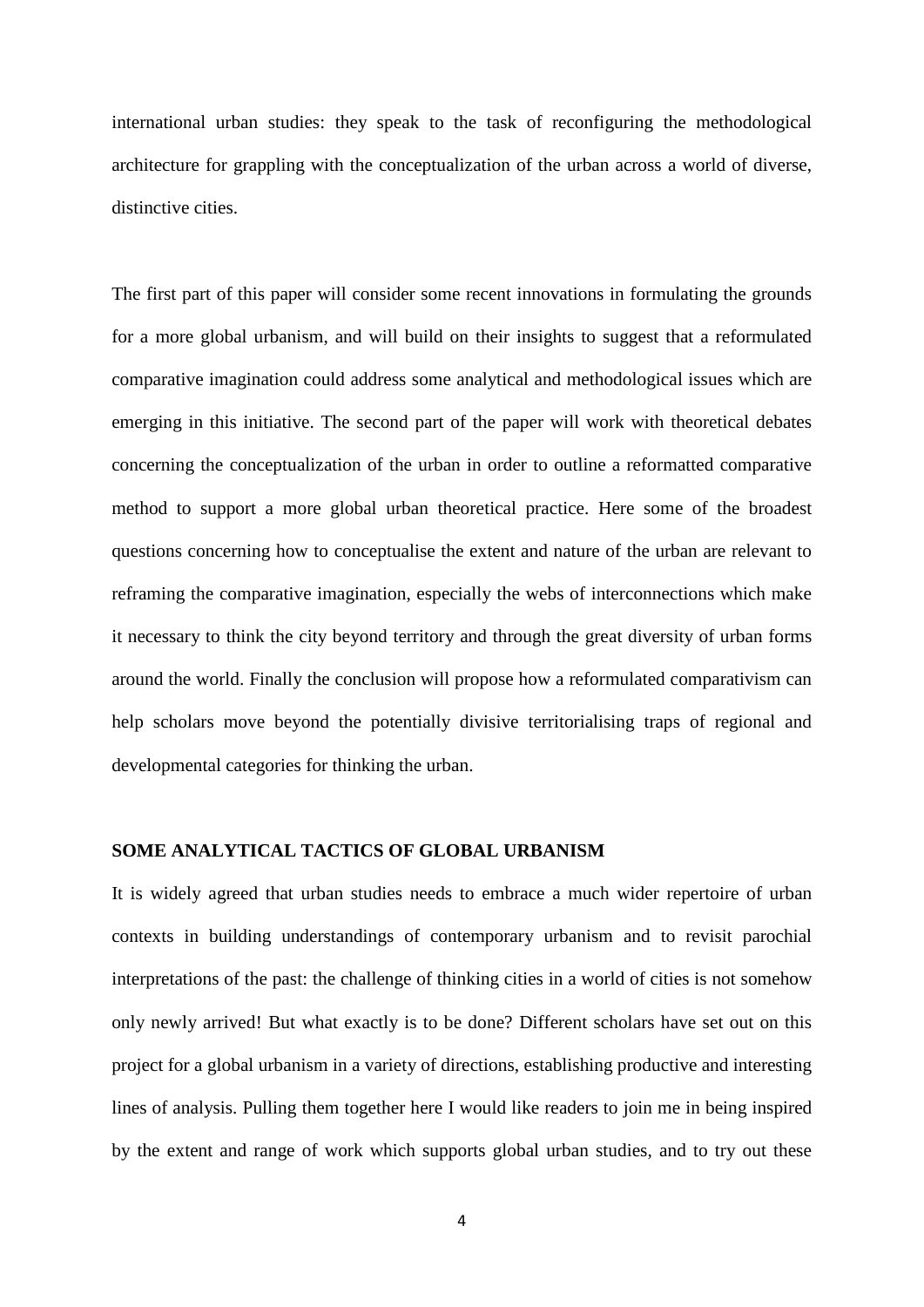different paths, while at the same time reflecting on how collectively they also bring into the open some of the emerging challenges of thinking across the diversity of urban experiences.

*Some 'strategic essentialisms':* Critiquing the parochial state of urban studies in the 2000s and the numerous occasions previously when scholars have pointed out the limited resources shaping dominant understandings of the urban - some initial manoeuvres for a global urban studies involved locating and then dislocating the conceptual foundations of what appeared as 'Western' urban studies (Southall 1976; Mitchell, 1987; Hannerz, 1980; Parnell 1997; Robinson 2001; 2006; Roy 2009; Wu 2010). Now, over a decade later, it seems this work of critique needs to be ongoing – for it turns out to be far too easy for scholars working in such contexts to simply name their location – northern cities, or regions such as US or EU cities – and to continue to ignore the rest of the world of cities while forming their analyses. Given that such well-resourced scholarship still dominates the key journals, not to mention the institutional resources dedicated to international urban research, again and again, I expect, those of us concerned for a more global perspective, or who live in, work on and think through different kinds of cities will need to review, critique and extend such parochial conceptualizations. The challenge here is that such ideas, even if named as parochial, continue to be styled as universal arguments, and thus gain traction and set themselves on the move, becoming hard to avoid when cities everywhere are analysed. The claims to universalization which are embedded in authorial voice (confident, dominating, authorizing, unmarked) and enabled through the practicalities of unevenly resourced circuits of knowledge and publishing could be further dissipated through embedding expectations of quite different practices of theorisation – not only a critical reflexivity on the part of writers, but the propagation of modes of theorizing which are actively open to being revised, much more modest in their voice, and precise about locational co-ordinates (both physical and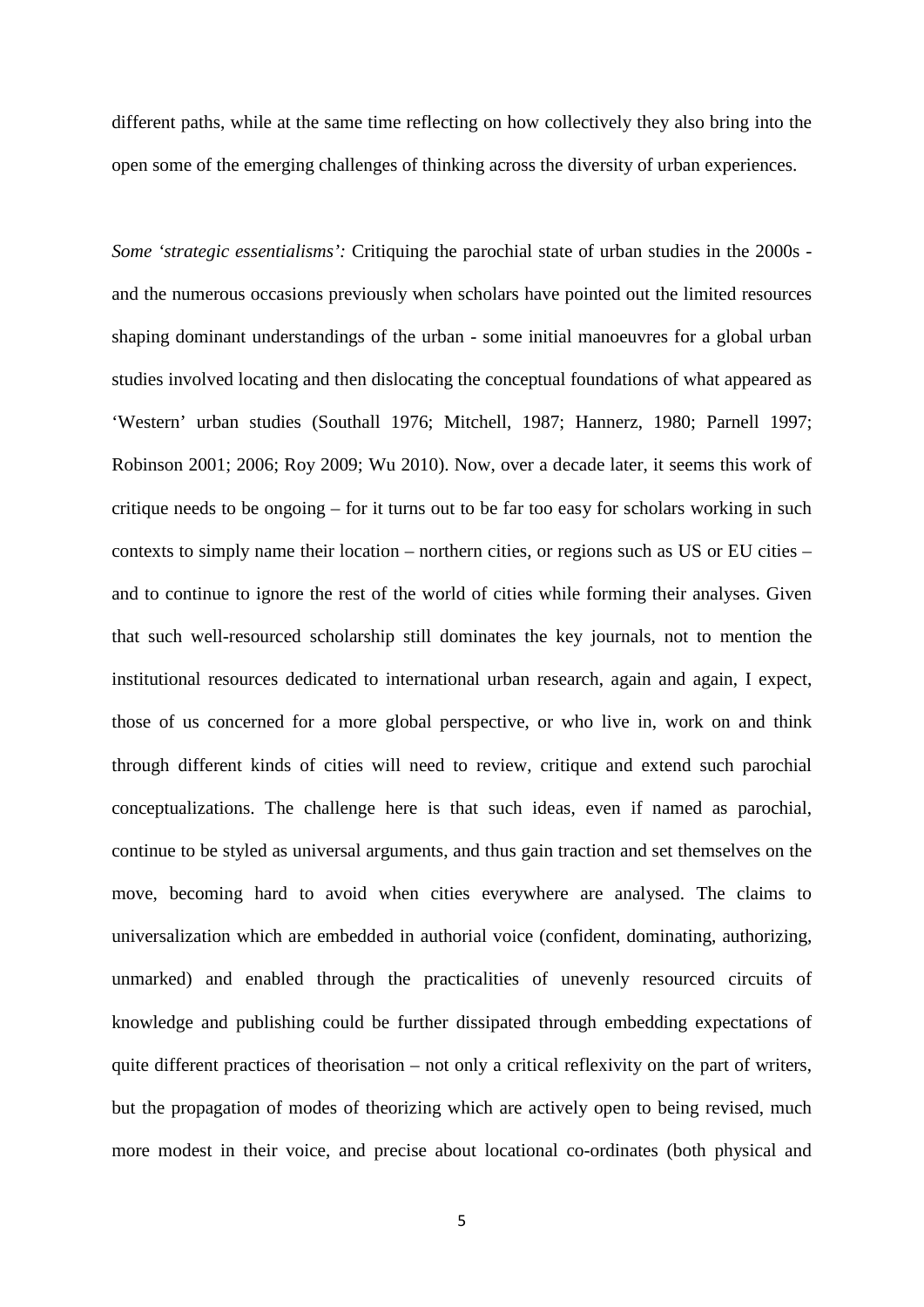social). Some of the practices of comparative urbanism outlined in the next section could be helpful in framing different practices of theorizing.

In turning to articulate new dimensions of theorizing cities from elsewhere, authors have sought new geographies of authority and voice. Surveying the key ideas about cities emerging from different regional contexts (Asia, Africa, South America), Roy (2009) proposes a form of strategic essentialism as a grounding for this work. Certainly, it is important to make the space to speak back to arguably 'western' theory by drawing on the best insights of scholars in different parts of the world. The 'strategic' epithet indicates some of the limitations of this approach though. For of course these grounds for voice for new subjects of theory (Roy 2011) can emerge from embedded regional scholarship and regional circuits of theorisation which are productive and important in their own right (Myers, 2011; Sanyal and Desai, 2011). Every city, country, region, supports and produces communities of scholars, and diasporic networks of interpretation, whose concerns are distinctive (if internally highly differentiated): at the same time connected to wider debates and intimately driven by the histories and politics of that context. The tension between these sources of influence has been a key area of debate in post-colonial scholarship in many parts of the world (Connell, 2007 offers some useful reviews). However, wherever one begins, both the city as an object of study and the challenge of conceptualising the urban draw on a much more than regional geography or area studies imagination, as Tim Bunnell (2013) helpfully explores. Thus, "the region" as a ground for theorisation can be a substantively important and generative context in terms of scholarly networks, traditions and practices, but it is already open to a wider array of contexts, influences and theoretical conversations (Dick and Rimmer, 1998). Insofar, then, as cities are more than regionally determined, framed by globalising processes, circulating policies and the numerous re-iterations of urban forms, the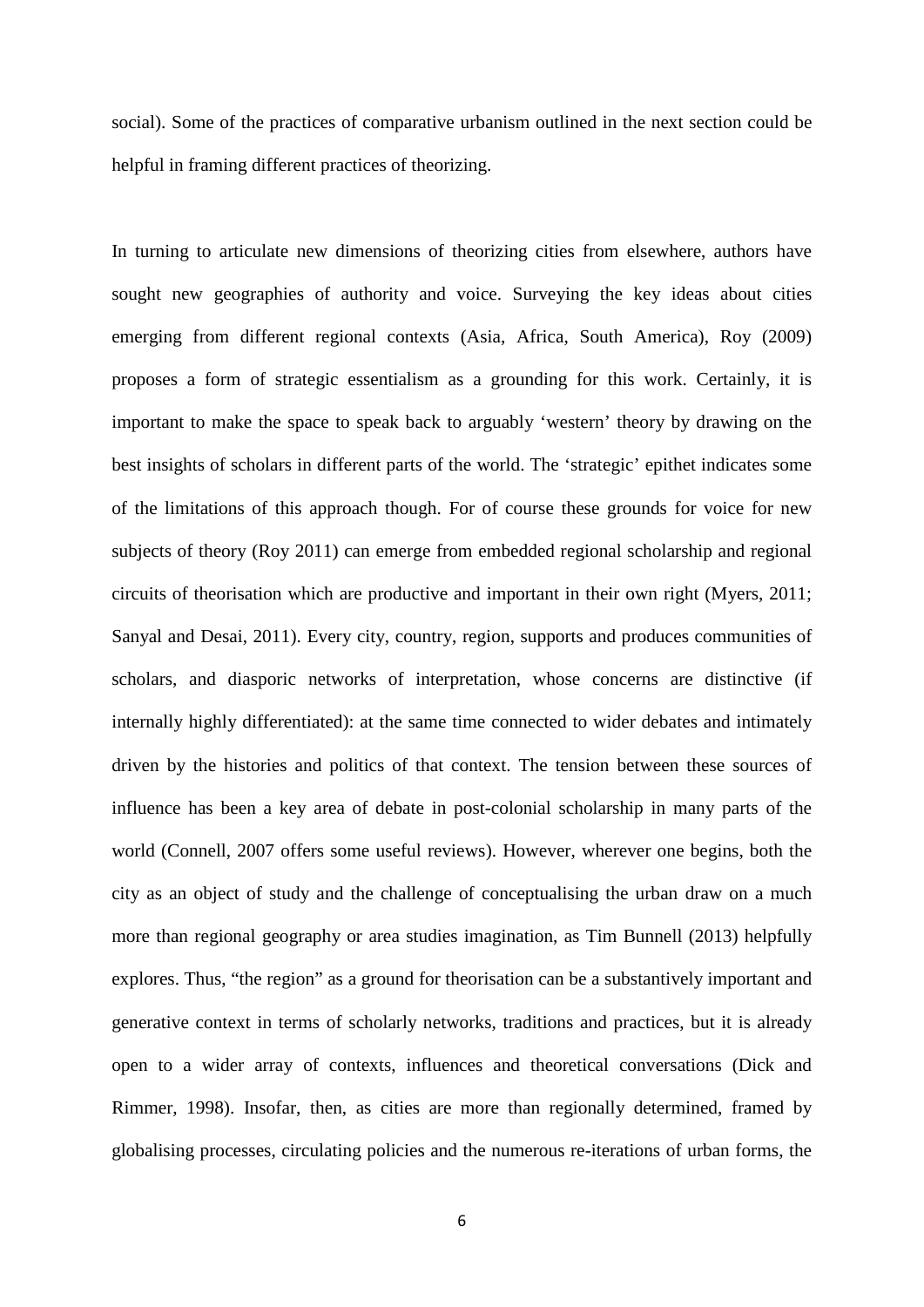"region" as a basis for theoretical voice might be claimed, momentarily, but is quickly called into question through internal differentiation across the region, the wider processes of globalisation and competing geographical frames of explanation (not least the nation, the city). Our analyses of cities cannot necessarily be circumscribed by the regions or even countries in which they are located. Cities are, as Mbembe and Nuttall have it 'embedded in multiple elsewheres' (2004: 348)

Regional theorisations, then, are productive, and provide generative insights which can be launched into the wider world of theorisations, with which they are often already intimately connected. But regions are deeply entwined with a wider world (substantively and conceptually) and certainly represent geographical delimitations which are artefacts of power and cartographic imagination rather than analysis. Building new subjects of urban theory on such essentialisms runs certain risks. On the one hand they simply highlight a classic challenge of theorizing cities in a world of cities – trying to build wider theorizations of the urban while always having to start in a particular context or with a particular urban outcome. Advocating the benefits of a speaking position defined by a particular pre-existing geographical container (albeit one framed as leaky and multiple – Roy 2011), could reentrench isolation of different analytical projects, and prevent us seeking some new grounds for speaking more generally about the urban condition. Insights framed as regional can too easily be dismissed as of limited relevance to other cities rather than help to provoke lines of conversation across diverse but highly interconnected urban experiences; in the worst case this form of strategic essentialism could re-establish the lines of incommensurability which saw urbanists disavow insights from geopolitically, developmentally and regionally different contexts. The dynamic strengths of regional scholarship need to be balanced by a strong attentiveness to the range of different geographies relevant to thinking cities (Bunnell, 2013)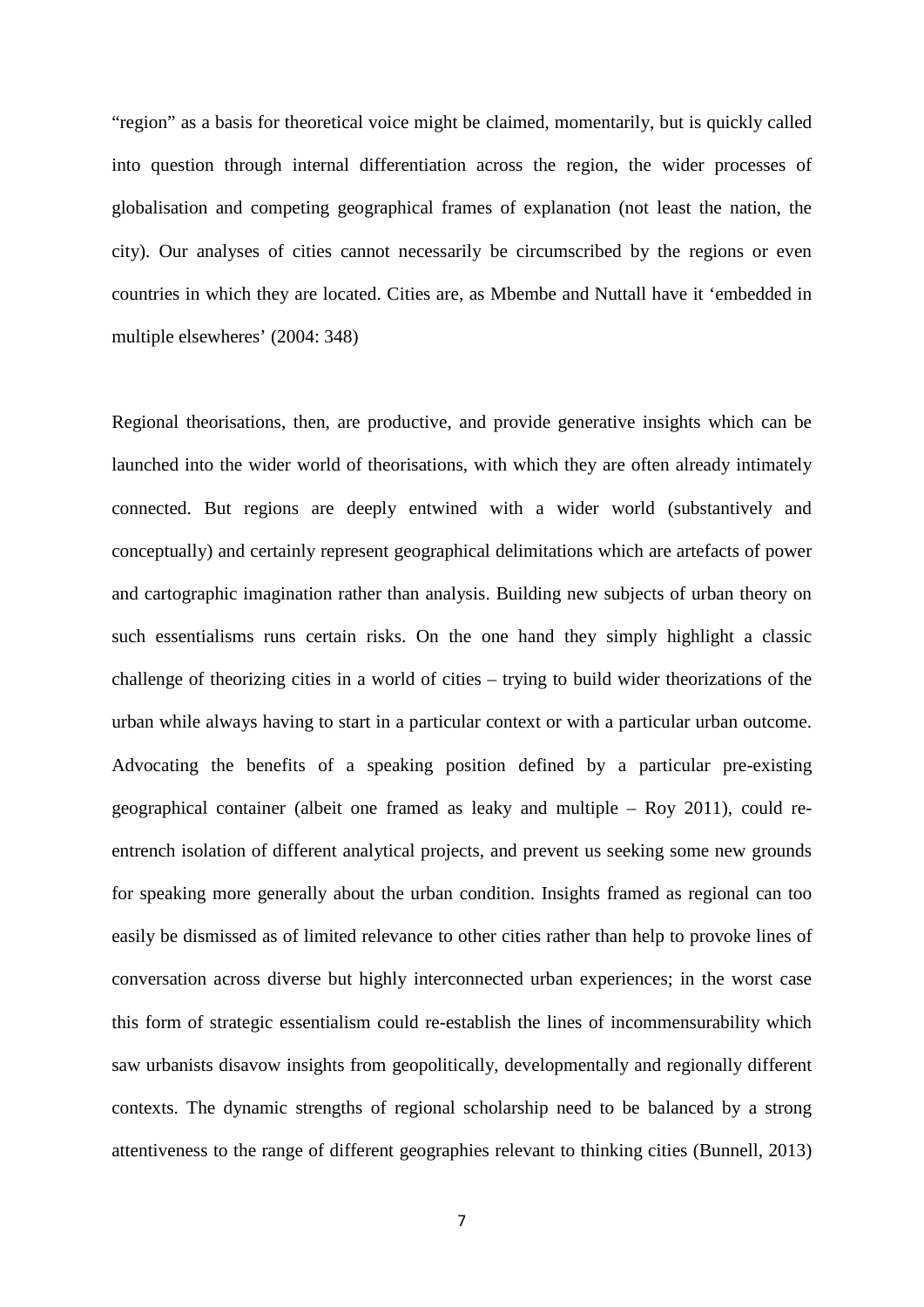and perhaps most importantly, tied to theoretical projects which seek to launch emergent understandings into wider conversations, rather than territorialise analytical voice.

This same challenge of deploying strategic geographical imaginations as grounds from which to speak new accounts of the urban faces the idea of a 'southern' urban theory. In this case the geography of the south is even more complicated to work with. On the one hand it borrows the geopolitical metaphor linking poor nations beyond the capitalist heartland and western core to figure the broadly critical 'ex-centric' positionality of the scholar whose perspective does not derive from the mainstream (western, northern) academy. It does not always rely on the sense of a line of 'poverty', though, which is the original meaning of the term as formulated in the Brandt line dividing the world into north and south, and critically its re-orientation as 'global' south allows for inclusion of poor countries north of the equator and to excavate poverty wherever it is found, including in wealthier contexts. Some quite different bases for the delineation of North and South support postcolonial approaches in academic debate. Raewyn Connell's (2007) path-breaking book, So*uthern Theory* develops a *sui generis* analysis of the lines of exclusion of many parts of the world from the labour of sociological theorization, contesting the positioning of some places as sources of data rather than theory, and insisting on a reinvention of theory for a sociology 'at a world scale'. The appeal of the global south in academic analysis is created then through its dual appeal as a critique of wealth and power in the global system and its figuring of the ex-centric scholar or location, which can disturb or speak back to dominant knowledges in a radical idiom framed by critiques of global capitalism (Comaroff and Comaroff 2012). It is in some ways a highly productive tactic for global urbanism, and has inspired the articulation of important challenges to urban studies, especially when allied with calls for an engaged, politically committed practice, informed by the inventive analyses emerging from city dwellers, policy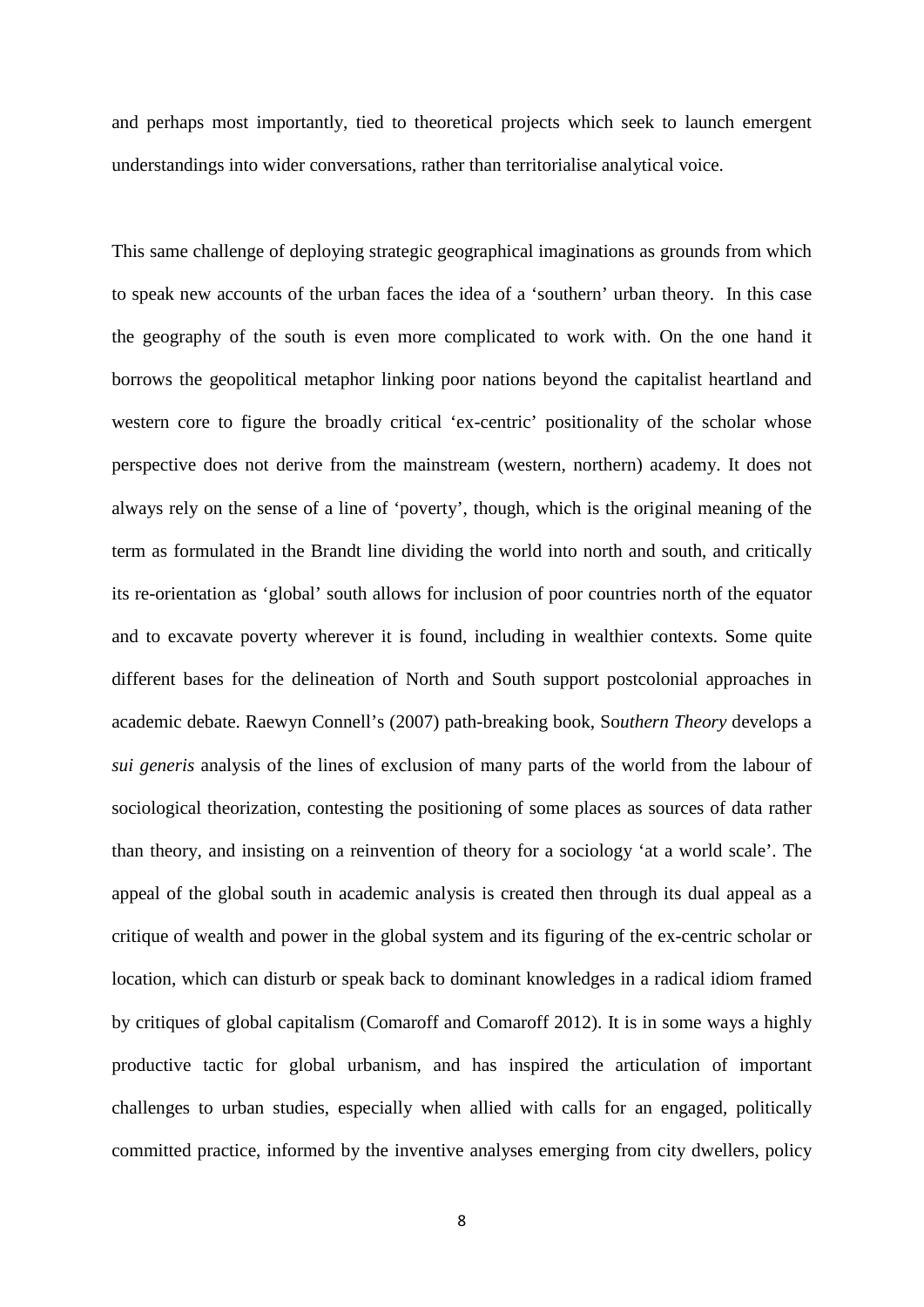makers, states and other actors in some of the poorest cities which have been highly marginalized in urban studies to date (Parnell et al. 2009; Watson 2009; Pieterse 2013).

Both these moves, to evoke a 'southern' positionality, and to excavate regional distinctiveness, are important momentsin the emergence of new approaches in urban studies. But they are both'strategic' opportunities, interim moves, and more sustained formulations for building global urban analyses will be required. With the strong intersection of urban studies and spatial thinking, would a more subtle analysis of the geographies of theorizing be possible? Rather than bundling a diversity of analytical manoeuvres into the pre-assigned, geopolitically problematic and analytically over-laden spatialities of regions or imagined geographies such as the 'south', I would propose a much more reflexive and decentred spatiality to ground the multiple subject positions of global urban theory. And a more precise and diversified analytical formulation of the lines of critique relevant to understanding cities is possible: the uneven geographies of global capitalism, the complex spatialities of global poverty, the steep inequalities of scholarly production across the world, and the geopolitics of regions or nations should be interrogated on their own terms, rather than bundled into the cavernous and analytically rather bankrupt forms of region and hemisphere. Certainly, it could be argued that regional configurations do often matter for cities – shared economic positions and political histories shape certain aspects of urban processes: the simultaneity and shared roots of economic crisis in some regions is crucial to understand the rise of informality in some cities (Santos, 1979); or the range of interconnections which support regional economic configurations might evoke a form of regional distinctiveness (Roy and Ong 2011). But it is intellectually important and analytically essential to be precise about these spatialities, not least because even these shared histories are unevenly experienced and strongly exteriorised, part of wider global processes (see Bunnell 2013). Such precision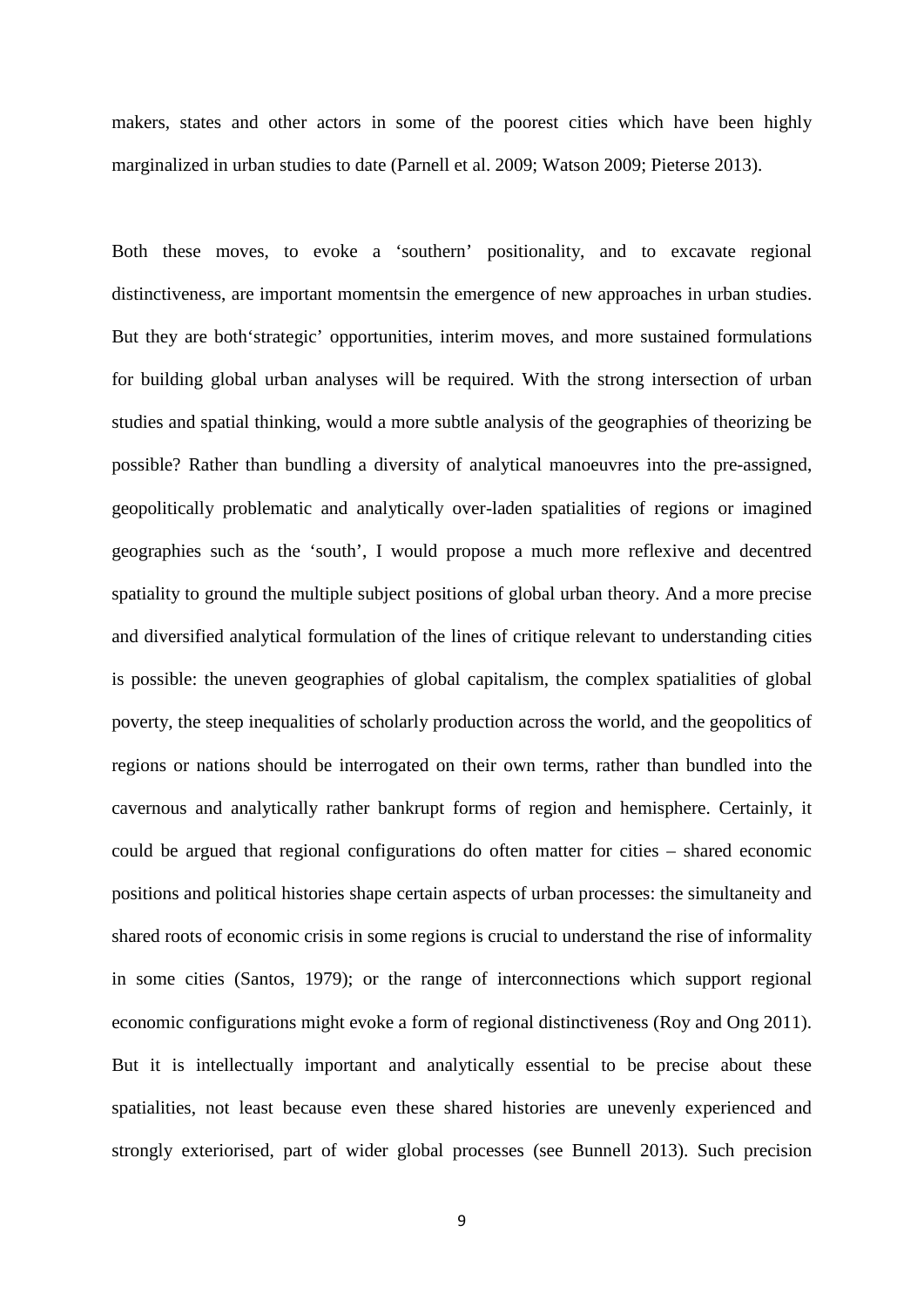would open up the possibility for on-going conversations across diverse but interconnected urban outcomes across the globe, rather than render cities incommensurable or irrelevant to analyses elsewhere through the invocation of a blunt spatial analytics. In the final section below I indicate how a comparative urban imagination might provoke some thinking about new geographies of theorizing. While postcolonial moves are seeking to stretch the imagination of urban theory to draw on the resources of urban experiences across the world, debates within mainstream urban studies also offer some new openings for such efforts.

*The disappearing city*: A growing interest in the idea of 'planetary urbanization', drawing on Henri Lefebvre's (2003[1974]) suggestive hypothesis of the 'complete urbanization of society' has brought a concern for the fate of cities (literally) everywhere into the heart of urban theory. The sprawling extent and diverse forms of many cities, or even urban galaxies, as Soja and Kanai (2007) would have it, with the proliferation of extensive urbanization processes stretching amongst cities and far beyond the physical form of urban settlement has provoked a growing attentiveness to the impossibility of answering the foundational questions of urban theory: where and what is the city (Brenner and Schmid 2011; 2013; Brenner 2013)? The city, Merrifield (2013) insists, is a 'pseudoconcept' and along with others working in this field, he invites us to rather seek to re-specify the theoretical content of the 'urban', in the wake of Wirth, Castells and Lefebvre (Brenner and Schmid 2013). We might pause to reflect that Wirth's efforts to ground urban theory in ideas of size, heterogeneity and density were instructively parochial (informed by the experience of particular – US and European – cities) and were widely criticised at the time by sociologists and anthropologists around the world for that reason (Robinson 2006); Castells' search for a mapping of theoretical concepts onto the city was motivated by his eagerness to displace the heterodox Marxist analysis which Lefebvre was offering to think the city with by insisting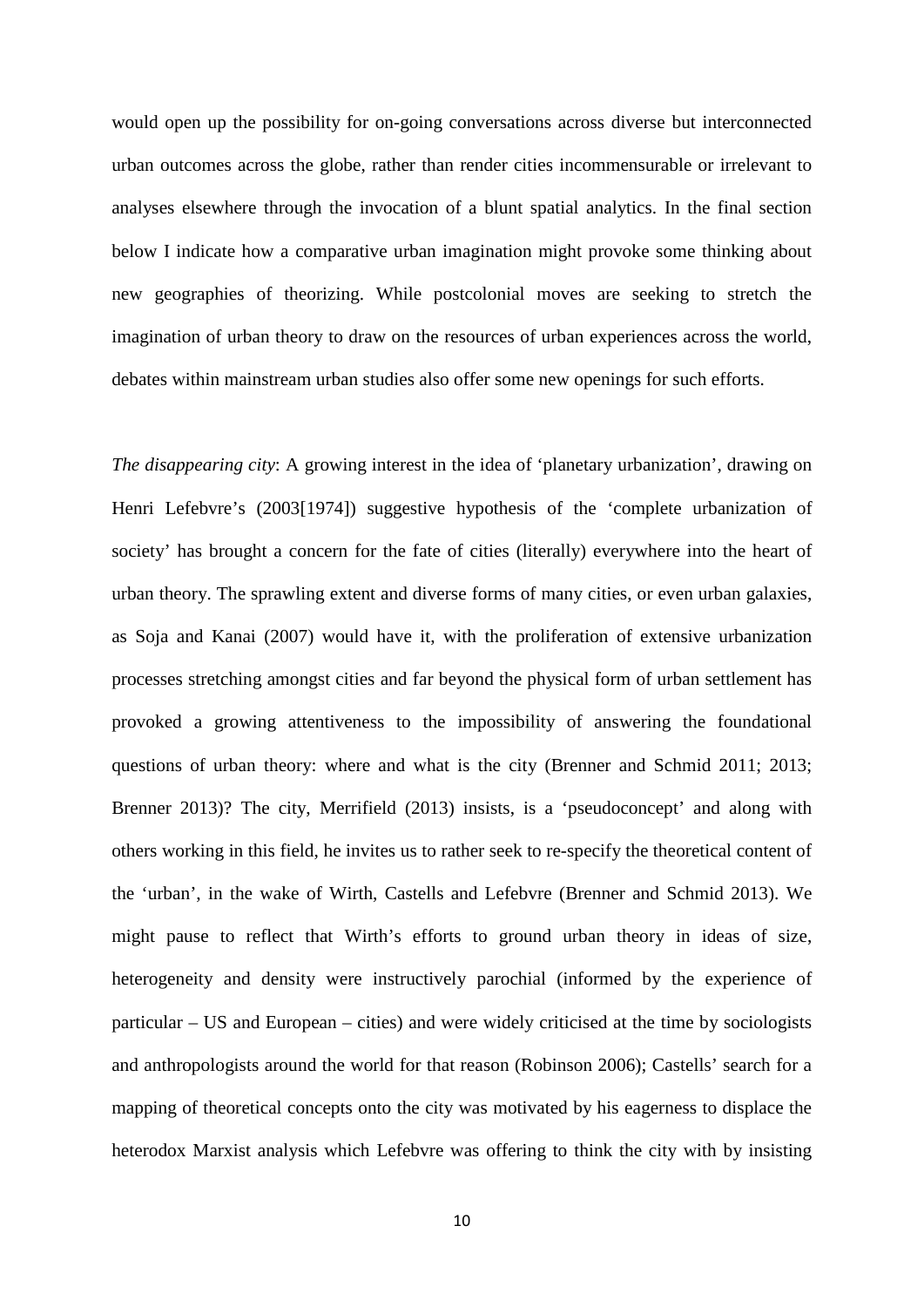that the "ideological" formulation of the city through a theorisation of space distracted from what he considered to be the proper focus on conjuncturally significant structural processes which had become aligned with the city – namely, collective consumption (Stanek 2011). In the meantime, urban geographers have attended most carefully to the dual spatialities of territorialization and interconnection which shape this impossible, unbounded, fuzzy object of analysis (Massey, Allen and Pile 1999; McCann and Ward 2010). Certainly the territorial referents of the term, 'city', do service for only a small portion of urban processes – perhaps the territorializing moments of political demarcations of administration and governance which frame inter-city competition (although these are supremely exteriorized (globalised) in the circulations of urban policy); or the constitutive nature of social relations of place (but again, urban social and cultural processes are also highly globalized). This search for new vocabularies of the urban to replace the increasingly unworkable territorial shadow contained in the notion of the city, drawing on the idea of planetary urbanization, is both in step with wider trends in the spatial vocabularies currently used anyway in urban analysis and, more importantly for this paper, a significant opening for building urban theorization which takes account of the world of cities.

I use the term city from time to time here, alongside the idea of different "urban outcomes" to hold the sign of many aspects of the urban which intervene in the project of theorizing the urban globally: differentiation in urban outcomes, particularity, territorializations, path dependencies, lived spaces, contestations or occupations (Benjamin 2008). And most importantly to insist that any project of theorising the urban at a planetary scale still confronts the challenge of approaching this across the great diversity of urban processes and urban outcomes; Brenner and Schmid (2013, p.x) suggest that urbanization is variable, polymorphic, and historically determinate and so what needs to be theorised as urban takes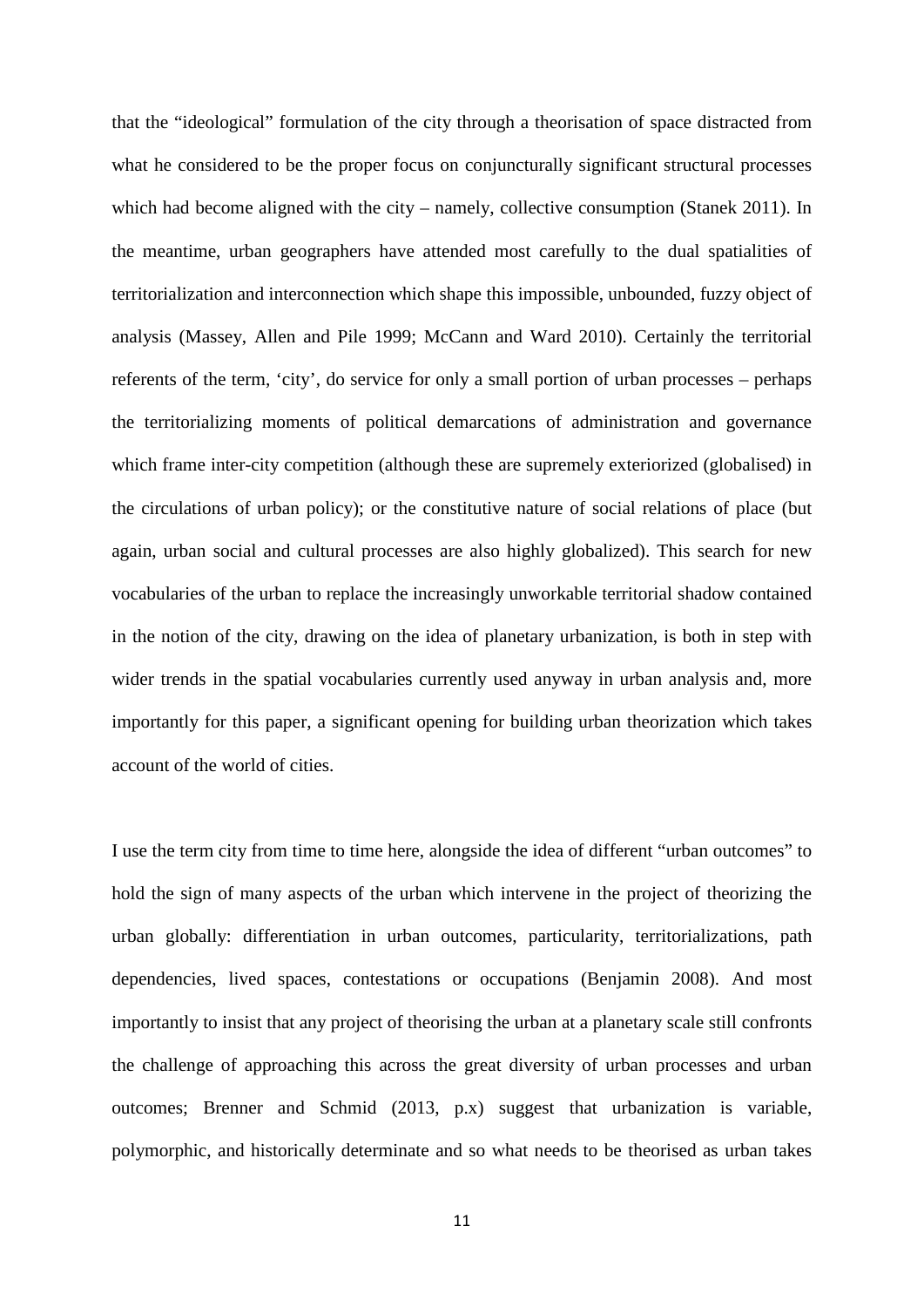many different forms. Transitions to a more fully urbanised population in some places – with the limitation that this is assessed at the national scale (Brenner and Schmid, 2011) - coexist with the stagnation and decline of formerly successful industrial cities (Le Galès, 2000); the surge of state geopolitical ambition in the styling of cities across Asia (Ong, 2011) accompanies the intense privatism and state withdrawal from shaping cities in many former authoritarian contexts (Hirt, 2011); the informal expansion of rapidly growing cities sits, sometimes literally, side by side with the explosion of concrete and glass in the emptied public spaces of corporate urban landscapes and the resultant elite capture of the intrinsic capacities of many cities to engender vitality and centrality (De Boeck, 2011; Schmid, 2011). And we could rehearse many more distinctive varieties of urbanism; indeed, a multiplicity of forms, trends, and interpretations of the urban condition can be identified around the world.

In this sense, then, and following Lefebvre himself, the theorization of urbanization will always find itself disrupted by this diversity; and in the face of that, any theorization must find itself provisional and insecure. In their philosophically-informed 'third-wave' Lefebvre studies, Goonedewarna et al. (2008, p.297), observe that Lefebvre was both sceptical of any 'premature intellectual totalisation', alert to the necessary incompleteness of theoretical specifications, and concerned to attend to the differential multiplicity of centres from which to build understandings of the urban. I return to this below.

The challenges for a theorization of planetary urbanization, if it is to be a part of a project for a global urban studies, include being alert to disclosing the locatedness of its inspirations – the places and cities which shape theorisation (for Lefebvre these were certainly European, but also through his life-time he was influenced by quite a wide-ranging set of urban contexts), and the trajectories of theoretical insight (the vocabularies which draw on strongly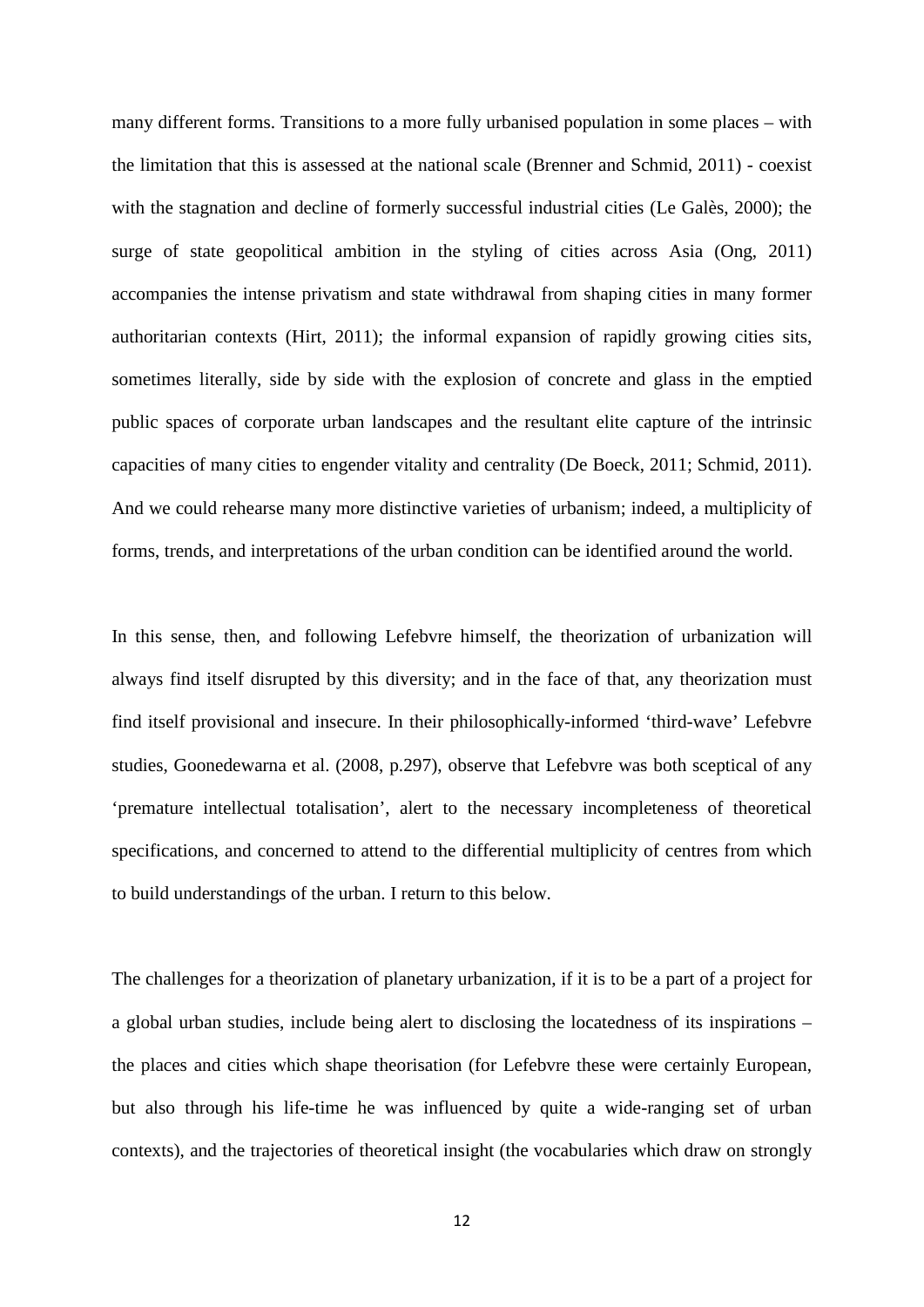European philosophical categories). Wider theorisations of the urban also need to keep open the possibility to be disrupted by understandings of urbanization from elsewhere; and to take care not to pre-ordain the theoretical determination of urbanization on the basis of earlier (located) rounds of theorizing, for example, as simply a form of (certain theorizations of) global capitalism (Merrifield, 2013) - thinking from different contexts can bring into view a much wider range of relevant processes. In the same way, then, as neoliberalism does not exhaust or even specify the terrain of urban politics (Robinson and Parnell, 2011), capitalism does not delineate the processes of urbanisation everywhere. And from the outset, the repertoire of inspiration for thinking urbanisation beyond the city could be significantly widened. For instance, in a number of different contexts a more developmental and perhaps policy-oriented urban literature (see Parnell and Robinson (2012) for a discussion of the importance of drawing on this literature in framing wider urban studies debates) has long been concerned with the ways in which "the city" and the countryside are woven together through an intricate range of (often transnational) relationships: circular migration, as a constituent and long-lasting feature of many Southern African urbanisms bears attention here (see Potts (2010) for an important discussion of this).

While planetary urbanisation as a response to the challenge of the disappearing city (since it is now everywhere – see Wachsmuth, 2013) is largely pursued through the lens of politicaleconomic analyses, mainstream urban studies has also drawn a strong engagement with alternative post-structuralist traditions which offer competing vocabularies for more global conceptualisations of cities. I review one of these now, largely inspired by the work of the French philosopher, Gilles Deleuze.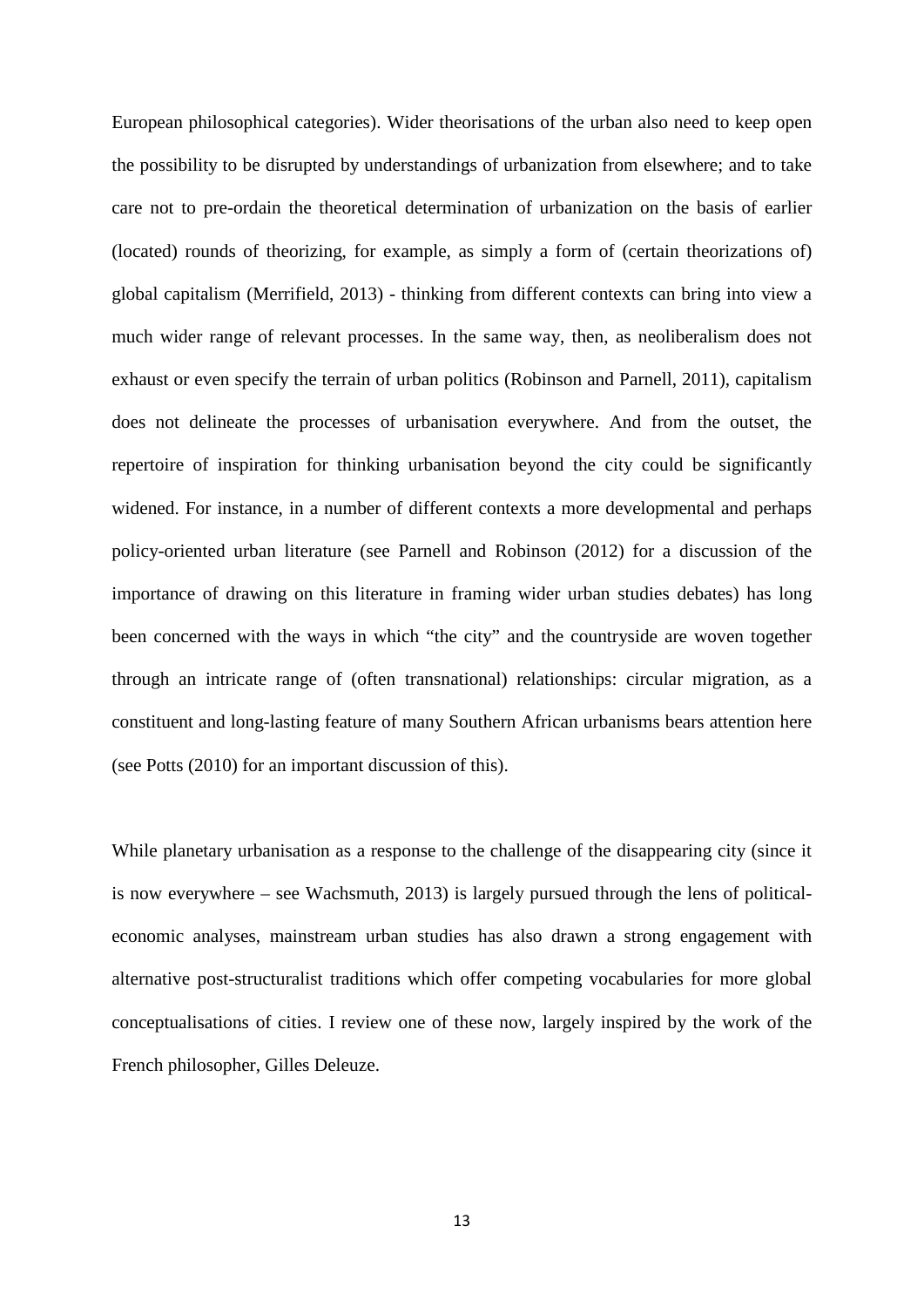*Repeated instances:* The final emergent approach to global urbanism which I will review here draws its inspiration from Gilles Deleuze's (1994) account of repetitious differentiations which suggests we attend to how we come to a conceptualisation of singularities or specific outcomes through working with "difference". As memory and intuition bring objects to "thought", we enter the realm of the 'virtual', where objects can come to be conceptualised through actively exploring connections with other possible configurations and instances in a field, and in relation to an ongoing sensibility to matter. Thus (our concepts of) specific urban outcomes could be understood as intimately connected to many other possible (preceding and future) outcomes, through their shared conditions of conceptualisation (as, for example, many instances of "gentrification" could be drawn on in trying to specify how a certain instance of urban regeneration might be understood), And in the case of urbanisation (and certainly for "gentrification") many of the processes of production are shared across different instances (such as with policy circulation, or circuits of investment related to urban regeneration). In this view, then, each instance or repetition is only a step aside from other instances, or singularities, distinctive but intimately connected with other specific outcomes (Deleuze 1994). This philosophical intervention offers much food for thought in trying to imagine an interconnected conceptual project across a world of distinctive urban outcomes. In urban studies the most succinct example of this thinking is to be found in Jane Jacobs' (2006) analysis of the globalising residential high-rise. Here the distinctive achievement of each repetition – almost-the-same – through globalizing circulations and specific assembling of diverse elements to produce each building provides an insight into what it might mean to think with the productivity of the virtual in the sphere of the urban (Farias 2010: 15). The achievement of urban modernity in the repetitive architecture of international modernism emerges from the relatively unpredictable multiplicity of circulations and manifold elements able to be assembled into each construction – buildings which are both repeated and yet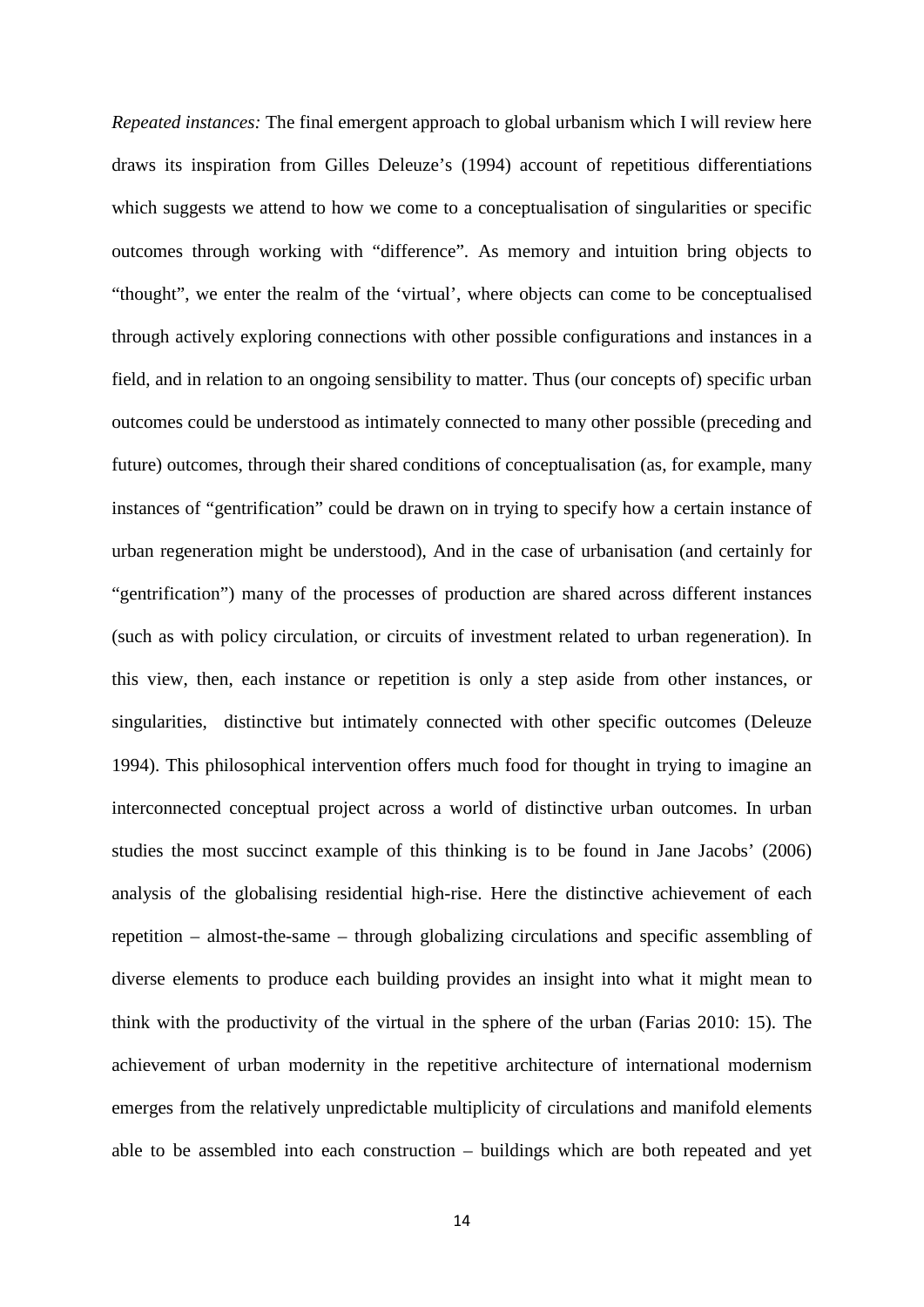produced as original objects, with an equally original yet partly repeated and interconnected set of meanings crafted locally, each time (King  $2004$ ): 'the making of repetition – or more precisely, repeated instances in many different contexts – requires variance, different assemblages of allies in different settings' (Jacobs 2006: 22). For Jacobs, each instance *produces* the global *effect* of international modernism in her comparative research on the residential high rise: each case is a singularity, and not an example of an already given global process (Jacobs [2](#page-32-1)012).<sup>2</sup>

Unfortunately the lines of opposition have been drawn between political economy approaches and the kinds of analyses which have been inspired by Deleuze and Actor Network Theory after Bruno Latour. Thus McFarlane (2011a) invokes the idea of 'assemblage' as a metaphor for interpreting the city as composed of relatively unpredictable but agent-ful combinations of objects, techniques, practices and human actions using the examples of the informal production of housing and mobilisation of resistance amongst poorer urban dwellers. And as we saw above, Jane Jacobs focuses on how each instance of residential high-rise is produced through the "assemblage" of different human and non-human actors in specific places. Brenner *et al* (2011) see this as at odds with the political economy perspectives which broadly support the theorization of planetary urbanization (Brenner, Madden and Wachsmuth 2011) and they seek to contain the influence of assemblage thinking to a methodological innovation bringing into view non-human actants and which might propose new topics for enquiry that would continue to be driven by the wider perspectives of political economy. However, they also note suggestively, that:

Could it be possibly here, faced with the extraordinary challenge of mapping a worldwide yet internally hierarchized and differentiated urban ensemble that the conceptual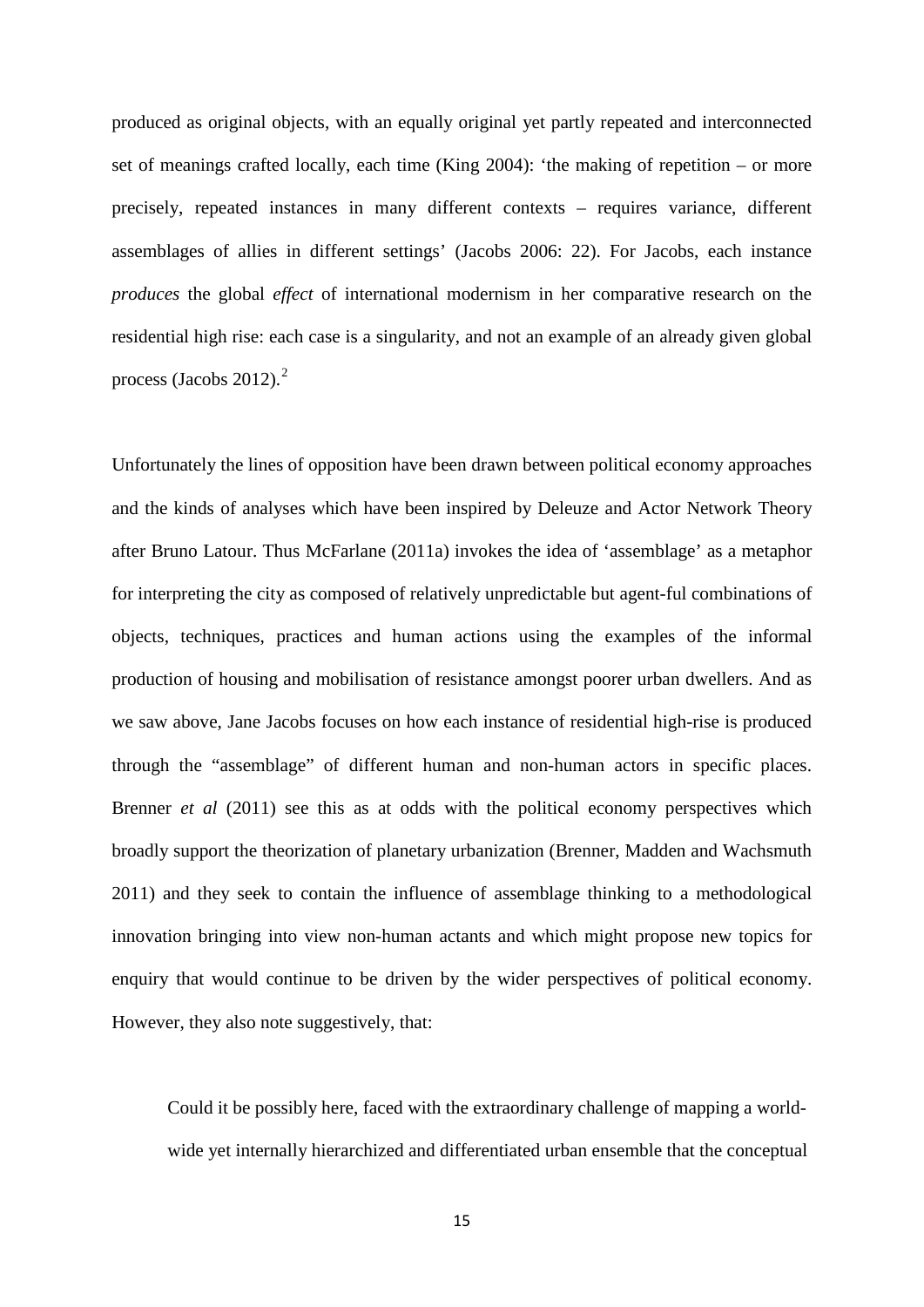and methodological gesture facilitated through assemblage approaches becomes most productive?

#### Brenner, Madden and Wachsmuth 2011: 237

In this regard, Ignacio Farias (2010) is correct to suggest that the use of Actor Network Theory in urban studies has been empiricist and post-hoc and thus descriptive of phenomena which are rather familiar, and has paid little attention to the challenge of being open to identifying the unpredictable, creative emergence of entirely new kinds of concepts and objects which Deleuze's thinking might inspire. This approach has certainly not sought to generate any understanding of the urban more generally. Moreover, Deleuze's interest in the domain of *conceptualization* as part of the process of emergence is significantly absent from this work, limiting their potential to contribute to wider or more theoretical conversations about the urban (Deleuze and Guattari 1994). Insofar, then, as we might seek to find some common ground between planetary urbanization's search for new conceptualizations of the urban, and the now extensive urban research in the idiom of actor network theory, I would agree with Brenner et al. (2013) that this could be found in the more Deleuzian-inspired opening to reformulating how the urban might be thought across the diversity of urban outcomes. This places the urban as a conceptualization profoundly open to reformulation in response to both differentiated emergent forms of urbanization and the nonetheless interconnected conceptualisations which we might be provoked to consider as this 'urban manifold' makes itself known to us (Simone 2011). This sets the scene, I would propose, for a new formulation of urban comparativism.

## **REFORMATTING URBAN COMPARATIVISM**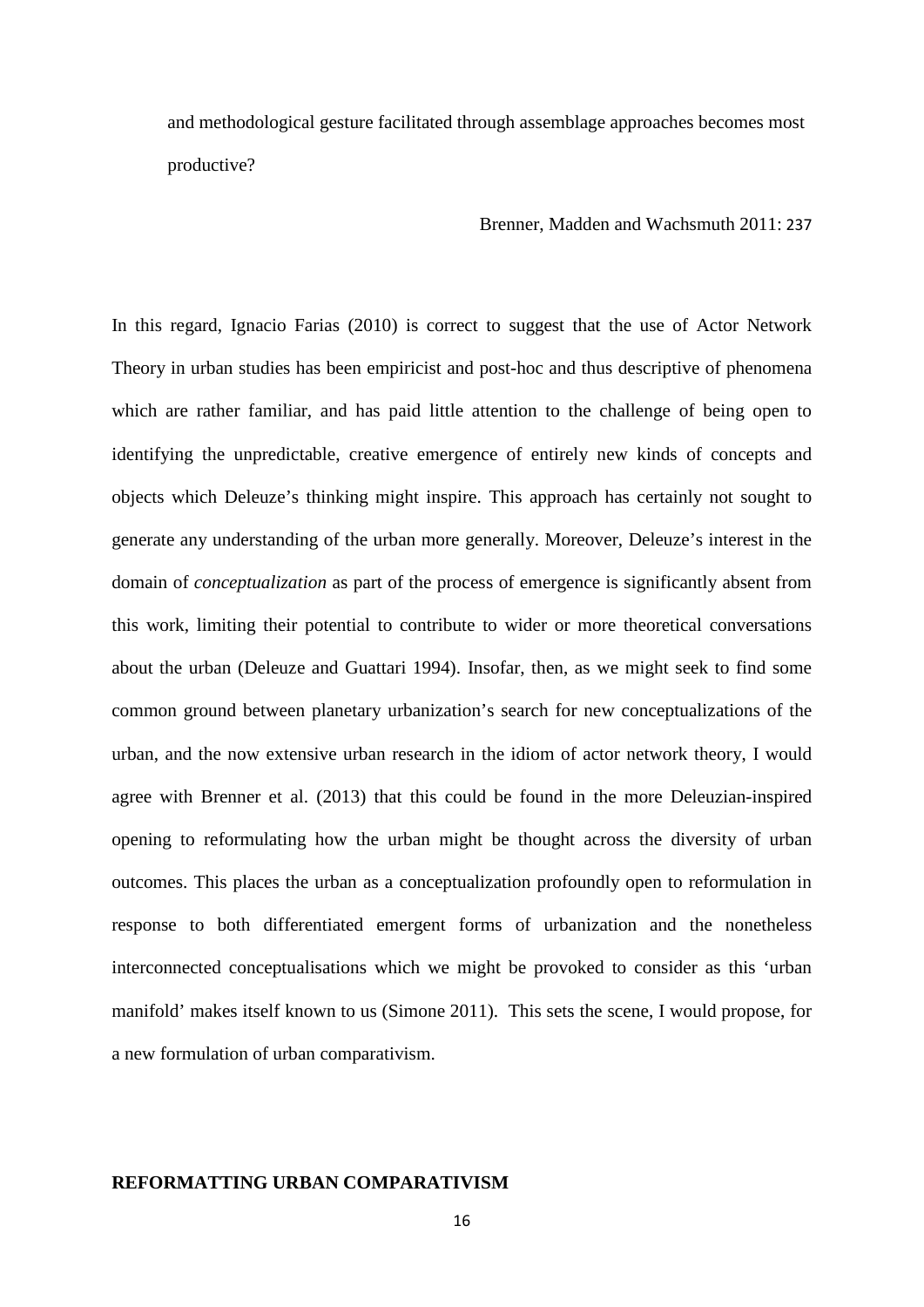Building critically on the practices of urban comparison, as outlined in the discussion above, we could reimagine comparisons as involving the broad practice of thinking cities/the urban through elsewhere (another case, a wider context, existing theoretical imaginations, connections to other places), in order to better understand outcomes and to contribute to broader theorizations and conversations about (aspects of) the urban. Thinking comparatively can highlight the differentiation of outcomes, it can bring into view the distinctive (or shared) processes shaping a certain urban outcome, it can put to work theoretical insights drawn from other instances or cases; it can insist on the incompleteness of analytical insights drawn from different contexts; moreover, it can suggest new objects of analysis by displacing ethnocentric assumptions which arise from the inevitable locatedness of all theory. In the case of cities, the opportunity to think comparatively is ubiquitous by virtue of the multiplicity of urban outcomes<sup>[3](#page-32-2)</sup>, or the simple fact of having to think cities in a 'world of cities': any act of urban theorization from somewhere is by necessity a comparative gesture, putting a perspective informed by one context or outcome into conversation with wider theorizations. Thus one of the most useful comparative tactics in urban studies is the case study, brought into creative conversation with a wider literature. In many ways this format, the case study – whether understood as a city, a specific urban phenomenon or form, or wider circulating urban processes - brought into conversation with theoretical debates and other cases, is well suited as a model for global urban studies. It insists on taking seriously the scholarly output of people working in different places, thinking through that work to inform one's own located analysis, and in turn, suggesting new lines of theorization based on the new case study. The call for a more global urban studies is in some ways well formulated as an insistence on more critical 'planetary' reading practices (see Jazeel 2012).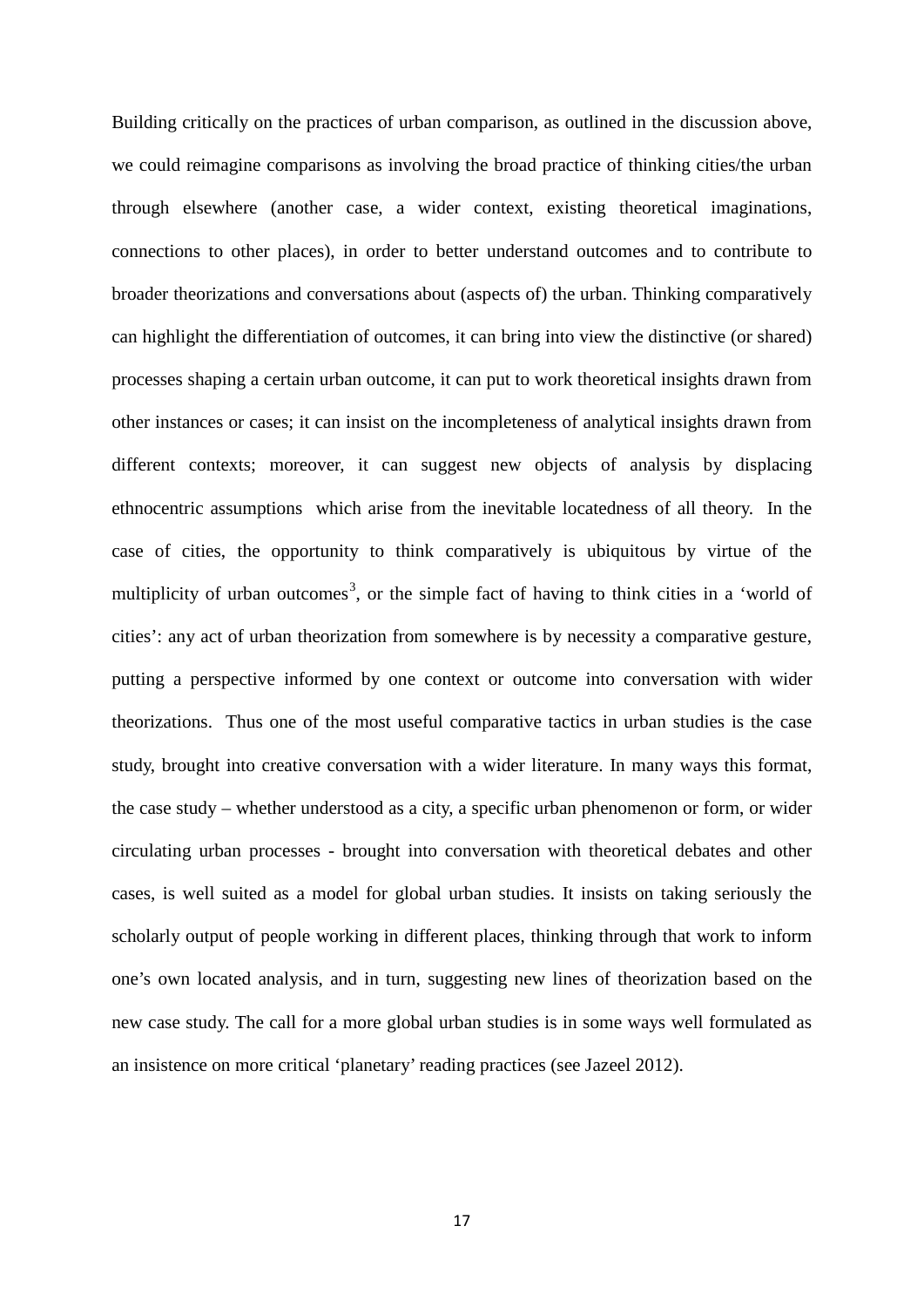The intrinsic comparativism of urban studies can also be put to work more purposively, and here the repertoire of comparative strategies has been expanding through attention to relational comparisons (Hart 2003; Ward 2010) and to the need to formulate comparative methods which are adequate to the specific spatialities of cities (Robinson 2011). Thus the project of 'composing' comparisons can be reconfigured to map better on to current understandings of the urban. Thus, the territorialized figuring of the individual 'case' as a city is clearly redundant (see Wachsmuth, 2013) and instead we would seek to put a comparative imagination to work to consider: the range of urbanization processes which stretch far beyond the physical form of cities; the diverse array of social and spatial forms which emerge in different urban settlements; the repeated instances and circulating phenomena (such as policies, forms, visions) which draw highly differentiated urban outcomes into the same frame of analysis. We might draw analytical insights by considering cities through the specific shared connections which shape each, highlighting the impact of different histories and contexts, as Hart (2003) pioneered in her consideration of the effects of rural dispossession on small industrializing towns in northern KwaZulu-Natal, South Africa, through tracing the largely Taiwanese industrialists who chose to locate there in response to a late-apartheid industrial incentive scheme. We might compare the webs of relations which creatively draw cities into practical engagements with circulating policies, economic networks, transnational political influences, or direct engagements with actors from specific other cities, as Söderström (2013) does in his comparison of the two 'cities in relations', Ougadougou and Hanoi. And the proliferation of repeated instances across cities provides a basis for a locationally promiscuous research agenda to inform a global conversation about many aspects of contemporary urban life (for example, on neoliberalism, Goldfrank and Schrank 2009; on gentrification, Harris 2008; or Jacobs 2006 on the residential high-rise).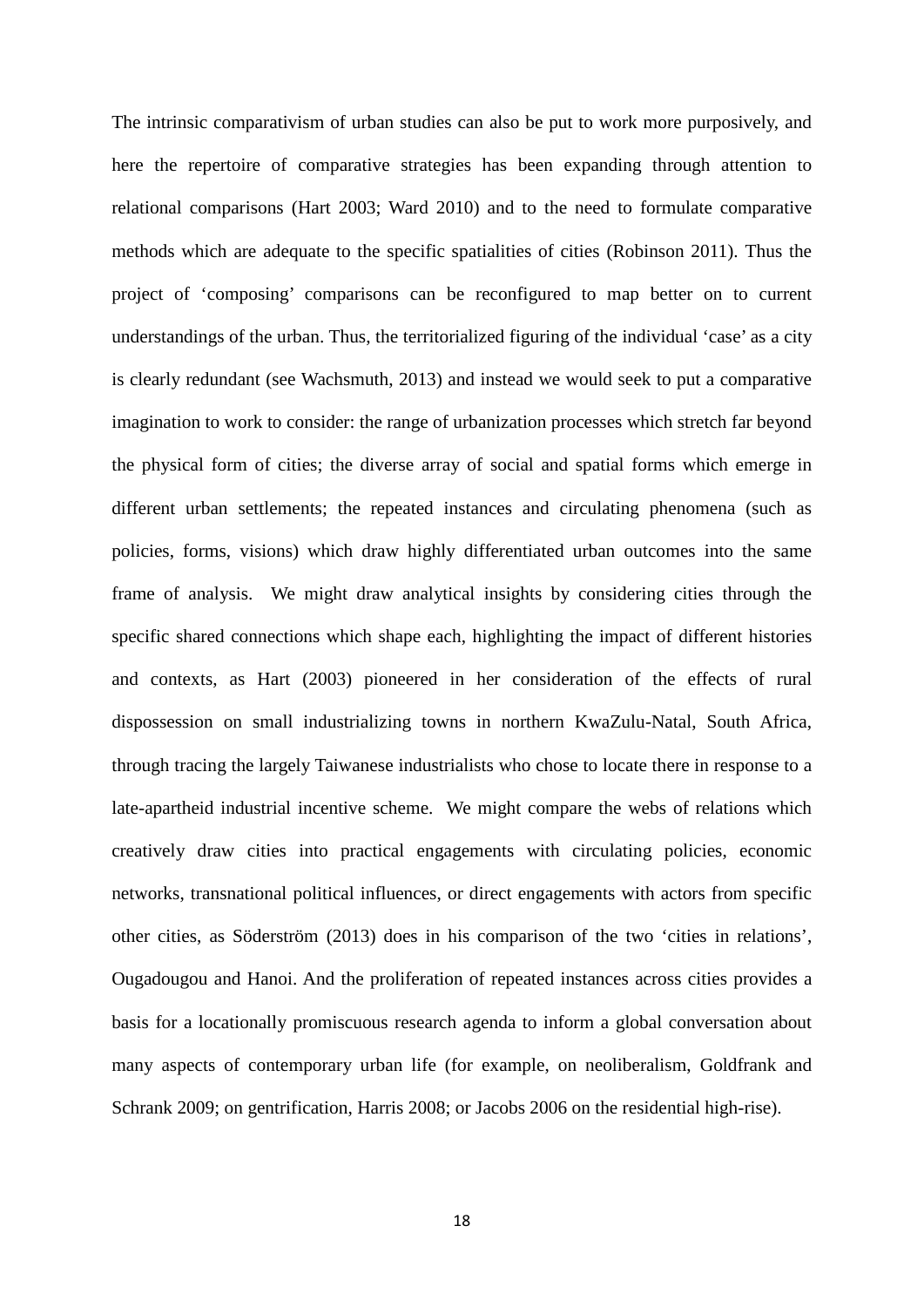Reformatting comparison to support a global urban studies therefore has many possible practical tactics for proceeding: building comparisons through *reading* strategies to put case study work into wider conversations; *composing* bespoke comparisons across diverse outcomes or repeated instances; *tracing* connections amongst cities to inform understandings of different outcomes or to compare the wider interconnections and extended urbanization processes themselves; and, as we discussed in the previous section, *launching* distinctive analyses from specific urban contexts or regions into wider conversations.

A new conceptualisation of the meaning of comparison is also required, which amounts to a new geography of theorising, or generating concepts. Firstly, as we have seen, an account of the process of building concepts through engaging across the differentiated field of the urban needs to provide for a radical deterritorialization of the 'case'. Theorizing the urban 'now', following Walter Benjamin, for example, provides one possible resource for re-imagining the spatiality of comparison, and a method for *theorising cities in the midst of elsewhere*. Whether through the logistics of composing, tracing or launching, the comparative imagination calls for attention to the strong exteriorization of the urban – i.e. the fact that cities are shaped by processes that stretch well beyond their physical extent. Benjamin presents the 'now' – the 'now of recognizability' – as a dialectical image (1999 Arcades Project N7: 7) in which the present, rather than being seen as a result of a sequential (progressive) historical causality, is understood, or brought into recognition, through moments of the past which are scattered in time. To capture the sense of the now, various elements of the past, he suggests, need to be blasted out of the course of positivist history in which time is seen as continuous (or within the rubric of an abstract sense of enduring time, following Kant), and realigned in a constellation of 'now'-time – a dialectics at a standstill bringing different elements of the past and present crashing together, and in which the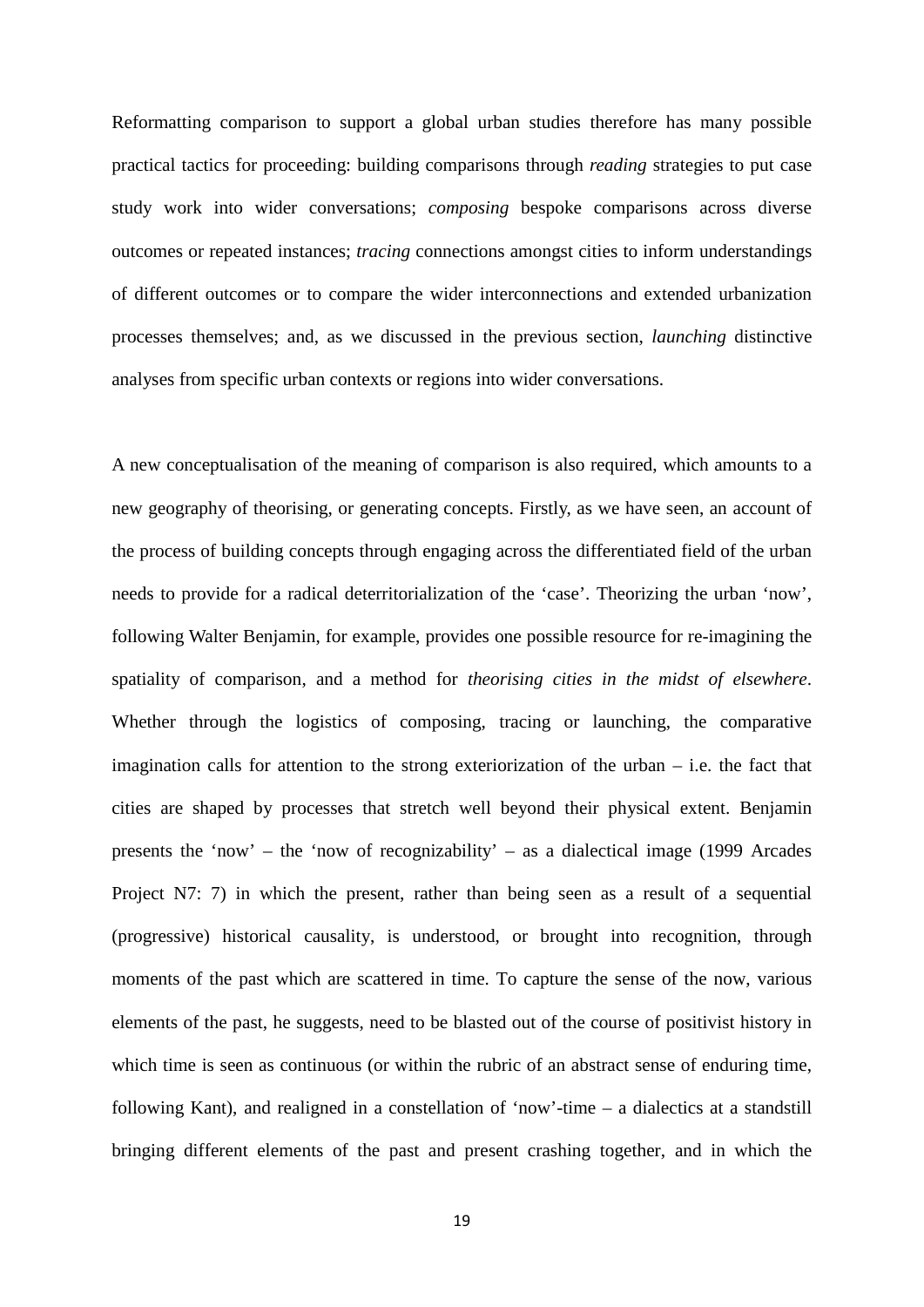relations of temporality itself are immanent (Hamacher 2005). As Benjamin suggests: 'For while the relation of the present to the past is a purely temporal, continuous one, the relation of what-has-been to the now is dialectical: it is not progression but image, suddenly emergent' (Benjamin 1999 Arcades Project N2a: 3).<sup>[4](#page-32-3)</sup>

Thus an urban 'now' would involve analytically drawing together elements from cities and places distant in both time and space, with leaps of explanation and connection reaching back in time as well as across to other places to constitute the immanent interpretive space-times of globalizing urbanism. In such a re-crafted image of the urban 'now', interpretations of different cities are potentially multiple, depending on your analytical constellation. But these are also intimately interconnected through many shared circulations and mutual inhabitations (see Robinson 2013; Caygill 1998). Thus we find here in Benjamin's historical method resources to insist on both the empirical multiplicity of the urban (a diversity of inter-related urban outcomes) and the multiplicity and interconnectedness of possible conceptualisations or analyses of the urban.

If the resources for imagining new spatialities of comparison can be retrieved from the mainstream history of urban studies, reconceptualizing the status of the case is closer to hand in contemporary debates inspired by Gilles Deleuze. In order to recompose the significance of the case we need to question whether it is helpful to see the case either as an example of wider processes or as a 'context' in which wider processes are hybridized. Thus, in a Deleuzian idiom, as I outlined above, cases could be thought of not as examples of wider processes (such as restructuring, in Clarke's (1995) excellent study), nor their hybridization (as in Peck et al.'s (2009) analysis of neoliberalization), but as singularities - specific (if repeated, differently) outcomes resulting from empirically determinable processes. But this is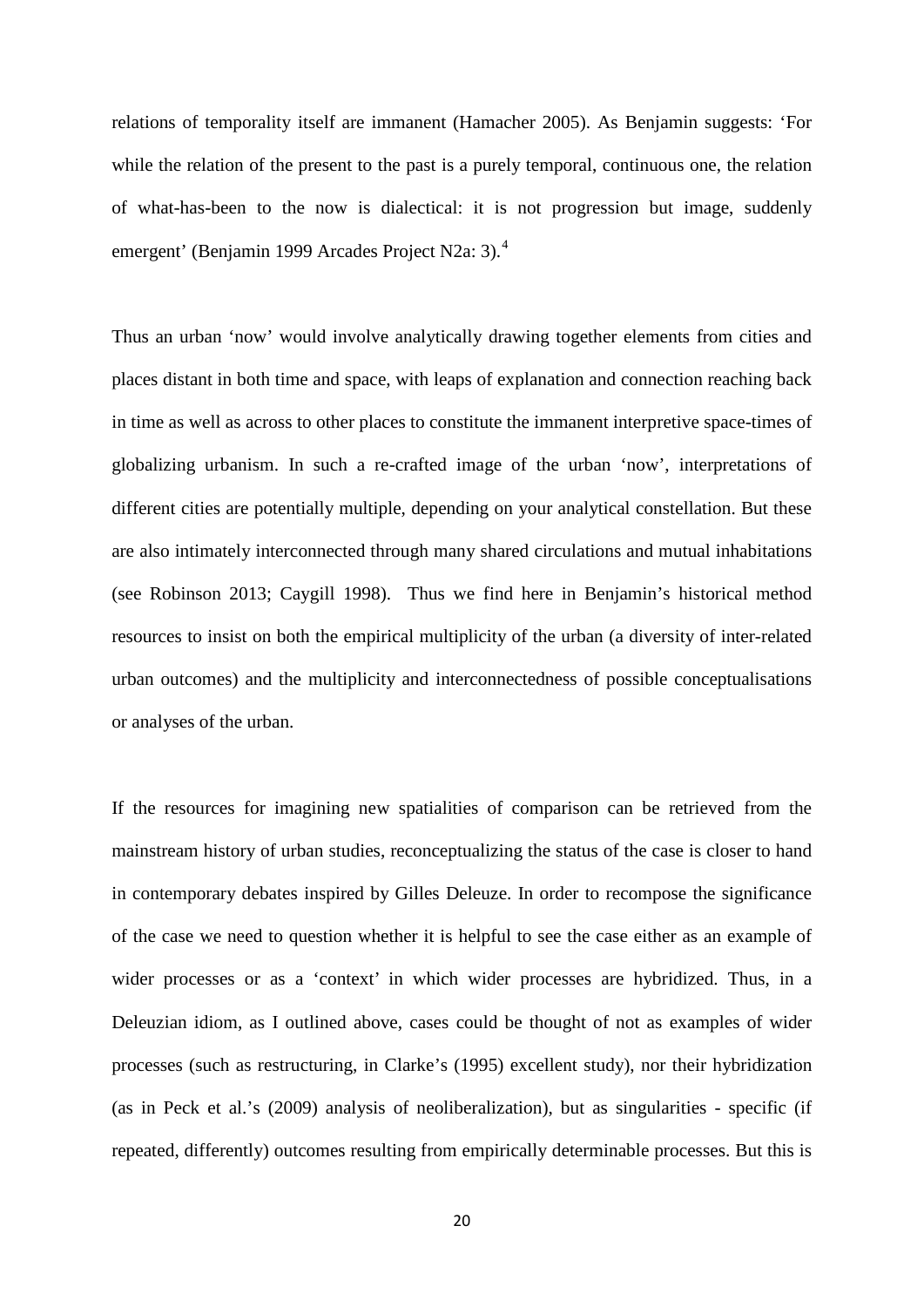neither to jettison conceptualisation, nor to return to an opposition between wider systemic processes and their contextualized outcomes. Even in its post-colonial idiom (for example, Chakrabarty, 2000) this imagination, which preserves the idea that structures (such as global capitalism) derived in analysis can be identified locally in a hybrid, differentiated form, generates a view of many places as residual to theorisation, marking only the hybridization of processes derived (and already conceptualised) from elsewhere. This both retains the centrality of conceptualisations informed by only some contexts, and reduces the study of different places to a form of 'defanged empiricism', unable to transform understandings of these wider processes and leaving conceptualizations relatively intact (see Chaudhury 2012; Connell 2007). Drawing all cities into the conceptualisation of urbanisation would benefit from reimagining this relationship so that theorisation of the urban can be informed by the widest range of urban experiences. This clearly requires considerable further specification but, as a prosaic example, empirical investigations into the many shared processes shaping different cities could both contribute to a more open theorisation of the urban and draw inspiration from a wider range of urban contexts. Rather than being seen as abstract "structures", perhaps the 'rule regimes' of global capitalism (Peck et al. 2009), or extensive urbanization processes (Brenner and Schmid 2013), alongside the circulations of urban forms (Söderström 2013) and the emergence of specific state capacities (McFarlane 2011b) might be empirical objects of investigation in their own right (i.e. not assumed as already conceptualised structures), and open towards conceptualisations of the urban after "virtuality" – in which understandings of distinctive outcomes emerge through exploring interconnected conceptualisations and the range of also interconnected relations, dynamics and processes which help to specify one among a multiplicity of possible urban outcomes<sup>[5](#page-32-4)</sup>. This would perhaps offer a way to appreciate the diversity of urban outcomes while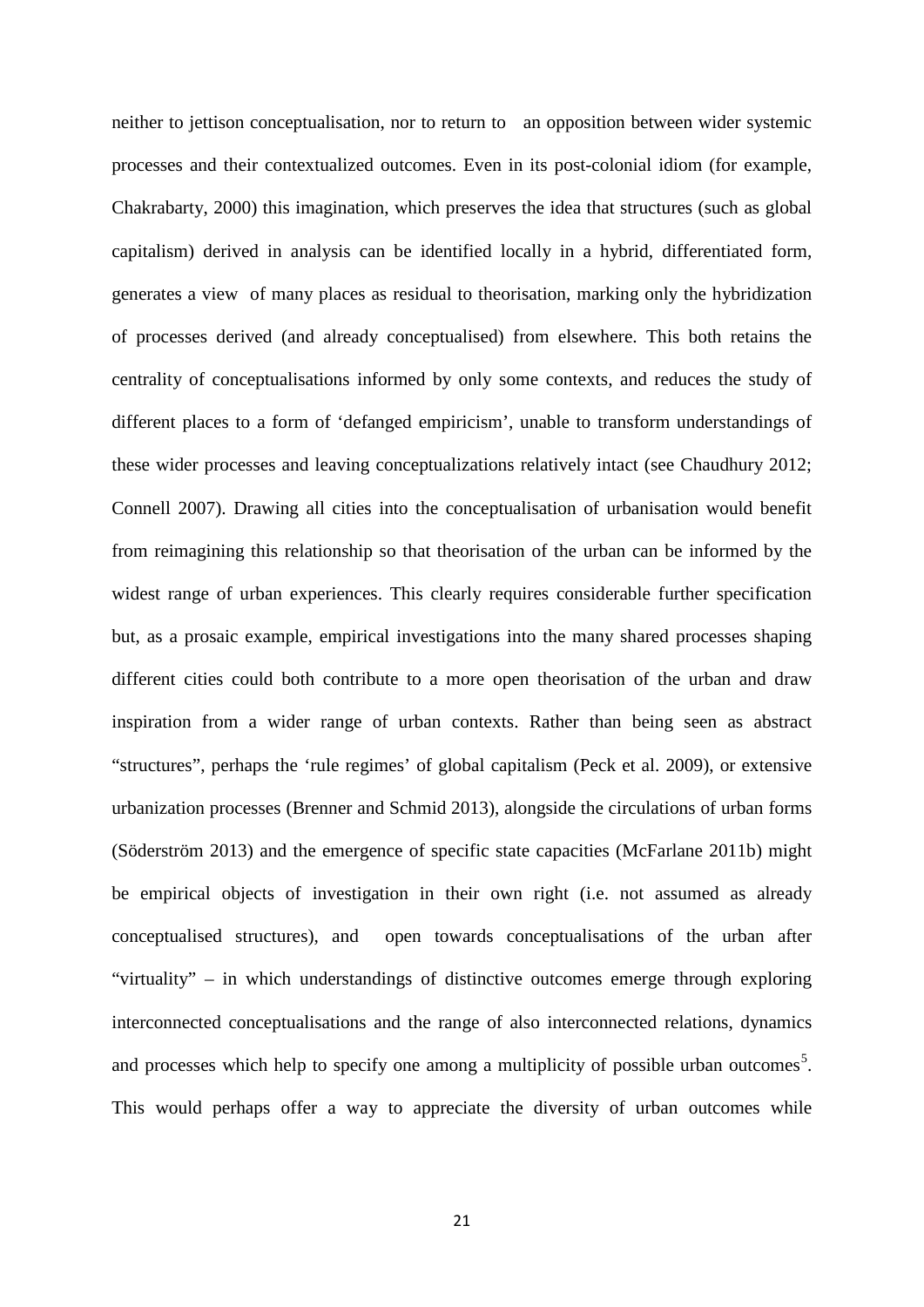supporting wider conversations and explanations with purchase on the significant political challenges associated with making and surviving urban life.

Thus the key comparative ambition to *explain outcomes* can benefit from re-framing the meaning of the 'case' in comparative analysis as not simply an example (perhaps hybridised) of singular overarching processes (Jacobs, 2012), but as specific outcomes (singularities) which open opportunities to interrogate and conceptualise the wide range of dynamics constituting the urban. In this framing, both Benjamin and Deleuze can inspire us to propose the precarious nature of conceptualizations – their openness to revisability, and the necessary instability of their empirical referents. The urban manifold, as Simone (2011) puts it, in its many expressions 'makes itself known to us'. This prompts processes of conceptualisation, presents new entities to our imaginations, draws us in to *revising theories*, remaking interpretations, generating new concepts, or performing new iterations of an emergent urban. In this imagination, conceptualization is a dynamic and generative process, one subject to rules of experimentation and revisability (Deleuze and Guattari 1994).

That theory can be practiced and conceptualised in this way, as radically revisable, is essential for a more global urban studies. In this regard, Lefebvre's postulation of the urban as a 'virtual object' – but with a somewhat different meaning of "virtual" than in Deleuze – can reinforce this. Lefebvre observes that 'the theoretical approach requires a critique of this 'object' [the city] and a more complex notion of the virtual or possible object' (Lefebvre 2003: 16), as both theoretical and historical possibility. In one of his comments on this he suggests that the urban is virtual, in the sense that it can be analytically deduced, like the rules of language, from the range of processes at work in cities (2003: 50-54). Or, as Kipfer et al. (2008: 292) note, Lefebvre's analytics of space establishes the idea of a 'concrete utopia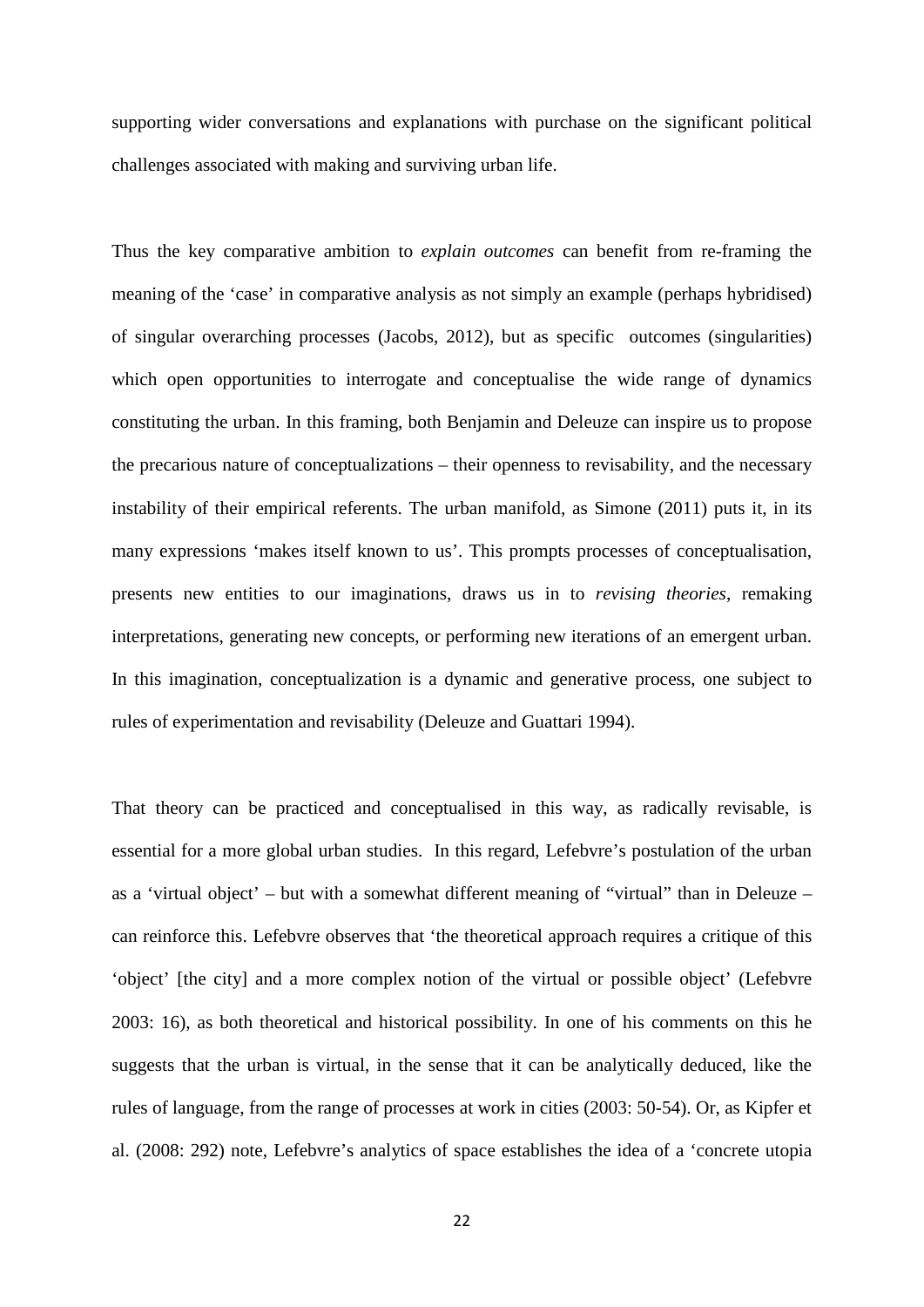of an urban society as a differential space-time'. Thus the virtual notion of the urban, its openness to history, supports the one sense in which the urban 'revolution' might be figured through the transformative potential embedded in urban space as 'differential', and open to being remade and reimagined. He also considers the urban revolution in another sense of the historical revolution underpinning the idea of the 'complete urbanisation of society' in which the field of the social comes to be determined by the urban. The urban is made 'world-wide' – not only in its extension across the planet, but in its complete determination of the social formation.<sup>[6](#page-32-5)</sup> For him, though, it is important that the urban is also a political and practical achievement – the urban is to be made through political contestation. Lefebvre's sense of the urban as a 'possible-impossible' ties the emergence of urban society to the unpredictable dynamism of urban space; as Schmid (2011: 59) insists, Lefebvre's urban is both a conceptually and a politically open space in which 'urban society is not an already achieved reality, but a potential, an open horizon'. Its virtuality lies in its inability to be completely theoretically specified both because it is never possible to completely specify any conceptual object (totality), and also because the urban is radically open to historical transformation. In this sense, then, the urban and our conceptualisations of it are always emerging.<sup>[7](#page-32-6)</sup>

Conceptualisations of the urban, if they are to respond to the interconnectedness and emergent unpredictability of the diverse forms of cityness in a world of cities need to be formulated as radically revisable: as Simone puts it, 'the urban is always 'slipping away' from us, always also somewhere else than where we expect it to be' (2011: 356). A reformatted comparative imagination thus draws us to proliferate the grounds for comparability across "cities" through: re-specifying the spatiality of the case in order to more adequately theorise cities in the midst of elsewhere; reconsidering the status of the case to be able to explain outcomes in such a way as to ensure that cases are not seen as simply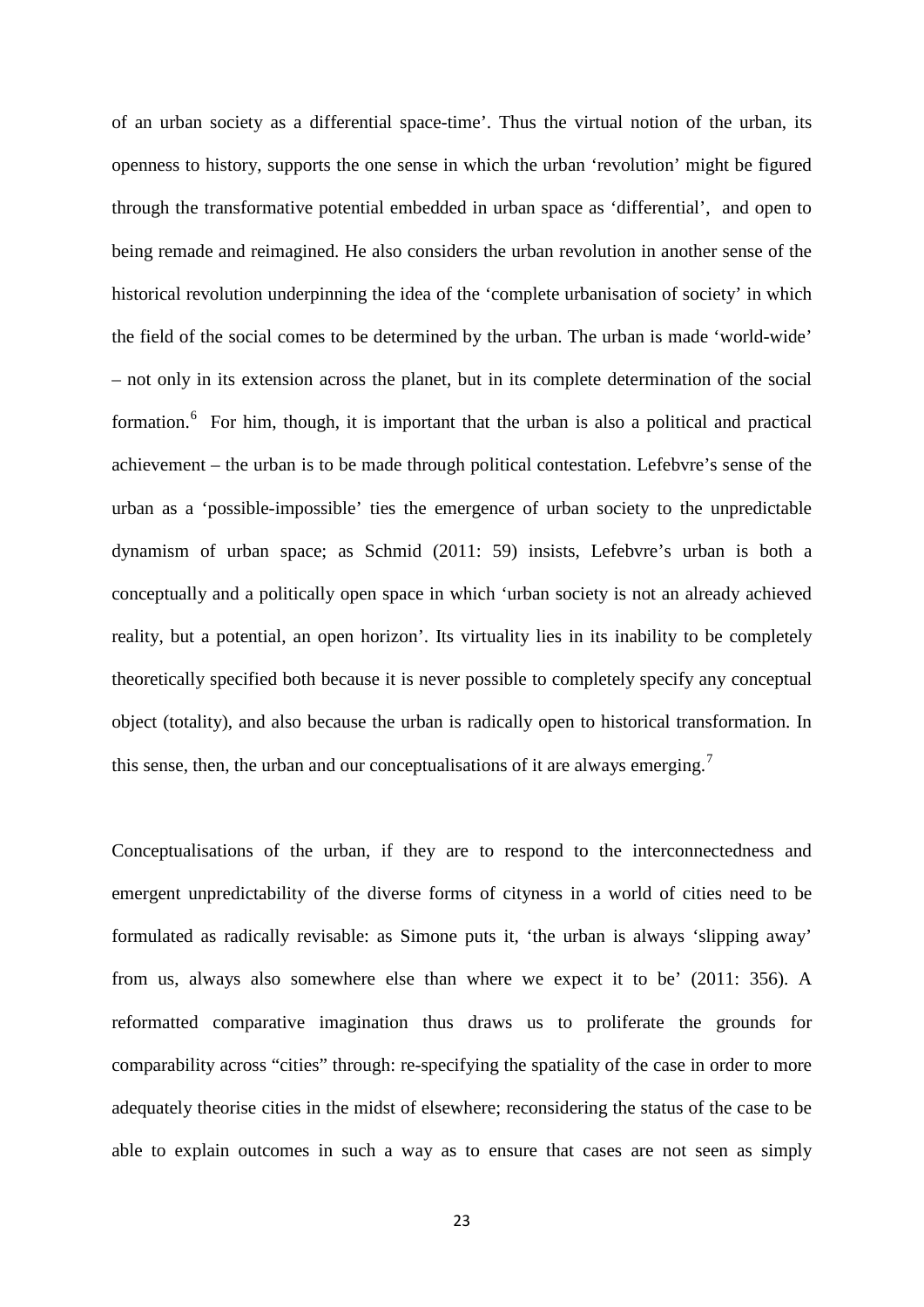exemplars of pre-given overarching processes; and insisting that the concepts generated through comparative analysis can be understood as revisable. This reformatted comparativism opens up the possibilities for new geographies of theorising to support a more global urban studies.

#### **NEW GEOGRAPHIES OF THEORIZING**

It is the argument of this paper that rather than grounding global urbanism on new geographies of theory (Roy 2009), which suggests a static distribution of ideas across different places which are often lacking in analytical coherence (as with regions or the "global South") and which potentially render different urban experiences once more incommensurable, we need to look for new geographies of *theorizing* which destabilize the terms of the urban and set in motion conversations towards its ongoing reinvention. This chimes with current theoretical debates within urban studies. Theorists might be drawn to the geographical referent of the 'south' to initiate a critique of metropolitan theory but I have proposed in this paper, that we attend much more closely to the caveats which theorists present when they discuss concepts such as the "global South" (see, for example, Comaroff and Comaroff, 2012 and focus on the less prominent geographies of circulation and punctuation which surface in the impossibility of operationalizing or demarcating the tenuous regionalizations of knowledge exemplified by the idea of the global south, or present in regionalized (African, Asian, European, post-Socialist) urbanisms (see Roy, 2011 for a helpful discussion of this). A reformulated comparative imagination for post-structuralist times directs our attention to the multiple geographies and temporalities of the urban, and to the globalized, deterritorialized exteriority shaping specific urban outcomes.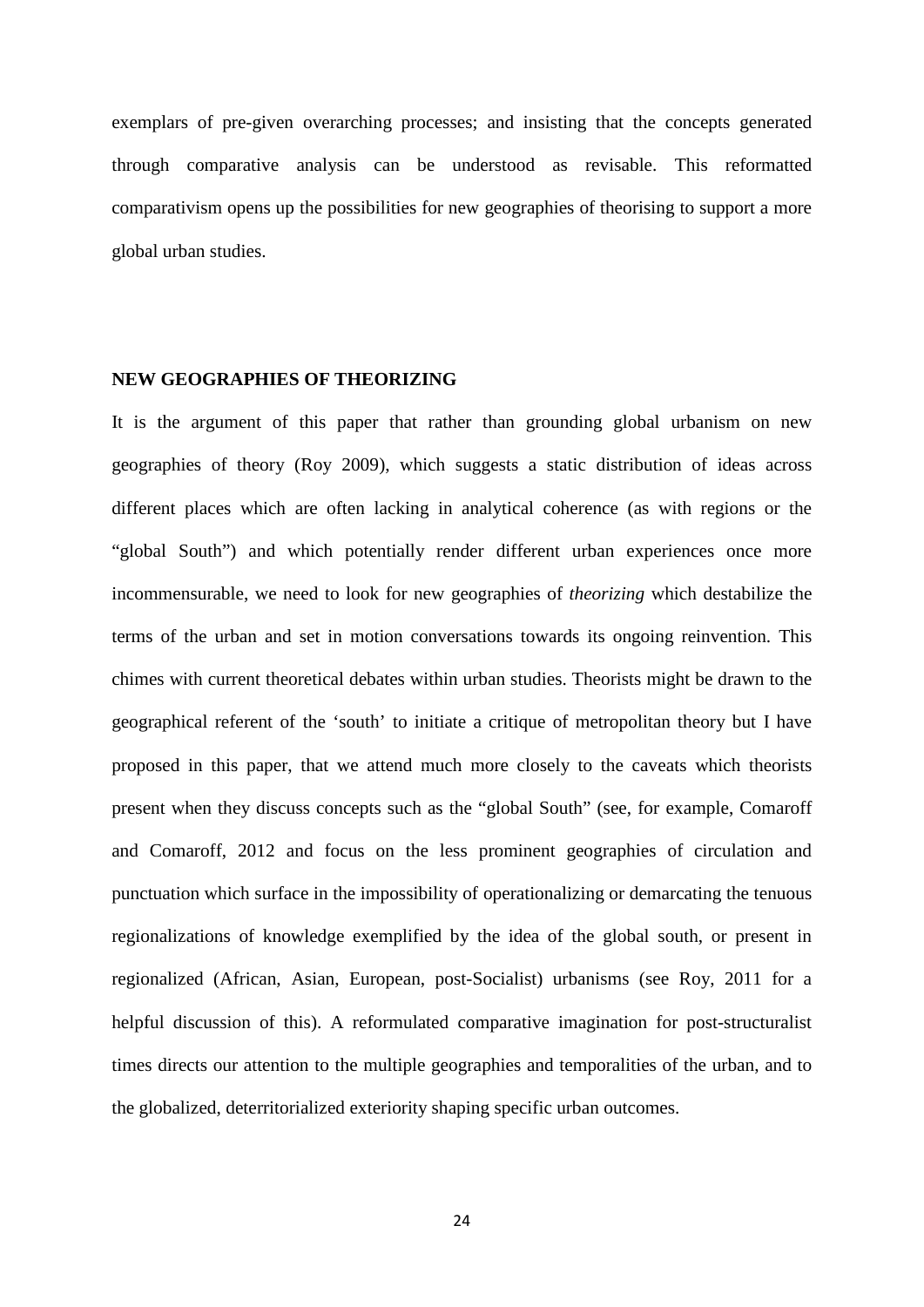Building more globally relevant understandings of the urban will require conversations about urbanity across the diversity of twenty-first century cities and their multiple histories. In the spirit of the 'urban now', such conversations - multiple, innumerable and not easy to anthologise or canonize - will have many starting points and circumscriptions. There could be specific places or practices which originate them, and cities or events which some conversations won't be able to encompass. Like the cities which urbanists find themselves challenged by, these geographies of theorizing the urban will be hard to trace, sometimes impossible to place, tracking across and beyond the contexts and events on which they hope to have purchase, beholden to a changing constellation of concepts and experiences, crafted from a literal manifold of the urban. This imagination – which fits well with a reformulated comparativism – opens up the potential for a more radically decentred and reflexive subject of theorizing. Losing the territorialized referents of theory inherited, for example, from developmental discourses such as the 'global south' does not need to signify an unmooring of the theorist of the urban, or suppose a power-laden and resource-rich planetary view from nowhere. I would hope it might rather provide the opportunity for practices to emerge which rely on much more precisely specified grounds for theorizing (from anywhere) without entrenching difference or legitimating analytical isolation. In seeking to locate the place of critique, theorists could draw on the rich spatiality of the urban to define more productive cartographies from which to launch analyses of the urban, inspired by the assumption of the vital revisability of theorising cities 'now' to imagine that their voices can transform theory.

## **REFERENCES**

Abu-Lughod, J (1976) 'The legitimacy of comparisons in comparative urban studies: a theoretical position and application to north African cities'. Walton J and Masotti L H (eds)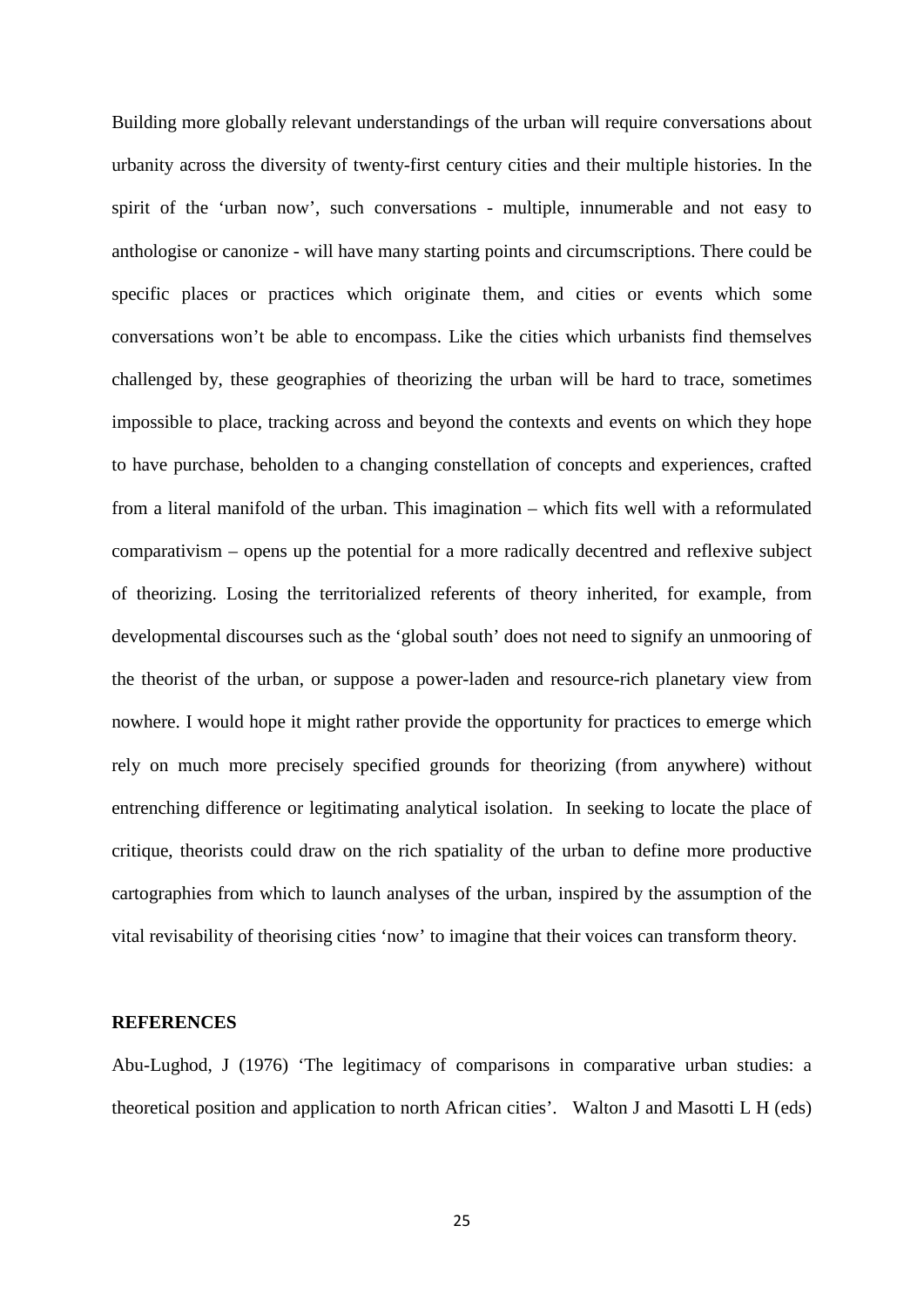*The City in Comparative Perspective: Cross-National Research and New Directions in Theory*. Sage: New York, 17-40

Benjamin, W. (1999) *The Arcades Project*, Cambridge, Mass.: Harvard University Press.

Benjamin, S. (2008), Occupancy Urbanism: Radicalizing Politics and Economy beyond Policy and Programs. *International Journal of Urban and Regional Research*, 32: 719–729.

Brenner, N. (2013) Theses on Urbanization, *Public Culture* 25, 1:\_85-114.

Brenner, N. and Schmid, C. (2011) 'Planetary urbanisation', in M. Gandy (ed.) *Urban Constellations*, Berlin: Jovis.

Brenner and Schmid (2013). The 'Urban Age' in Question. Forthcoming, *International Journal of Urban and Regional Research*.

Brenner, N., Madden, D. and Wachsmuth, D. (2011) 'Assemblage urbanism and the challenges of critical urban theory', *City,* 15(2): 225-240.

Bunnell, T. (2013) 'City networks as alternative geographies of Southeast Asia', *TRaNS: Trans-Regional and -National Studies*,1(1): 27-43.

Caygill, H. (1998) *Walter Benjamin: The Colour of Experience,* London: Routledge.

Chakrabarty, D. (2000) *Provincialising Europe,* London: Routledge.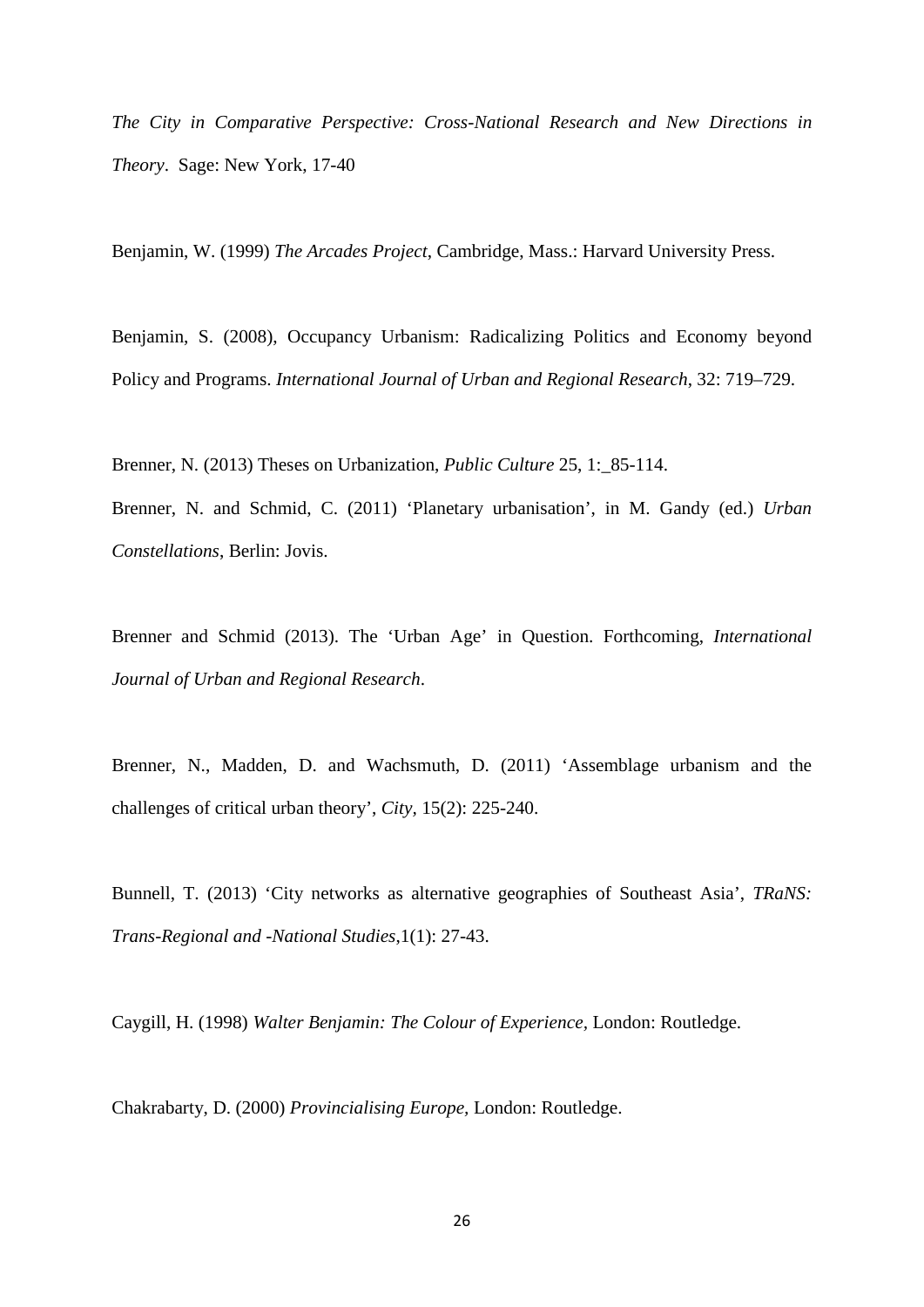Chaudhury, Z. R. (2012). Subjects in Difference: Walter Benjamin, Frantz Fanon, and Postcolonial Theory, *Differences*, 23, 1: 151-183.

Clarke, S. E. (1995), Institutional Logics and Local Economic Development: A Comparative Analysis of Eight American Cities. *International Journal of Urban and Regional Research*, 19: 513–533.

Comaroff and Comaroff (2012). *Theory from the South: or How Euro-America is evolving Towards Africa*. Paradigm Publishers.

Connell, R. (2007). *Southern Theory: The global dynamics of knowledge in social science*. Cambridge: Polity Press.

Deleuze, G. (1994) *Difference and Repetition*, New York: Columbia University Press.

Deleuze and Guattari (1994) *What is Philosophy?* London: Verso.

Dick, H.W. and Rimmer, P.J. 1998. Beyond the Third World City: The New Urban Geography of Southeast Asia. Urban Studies 35: 2303-2321.

Farías, I. (2010) 'Introduction', in I. Farías and T. Bender (eds) *Urban Assemblages: How Actor-Network Theory Changes Urban Studies*, London: Routledge.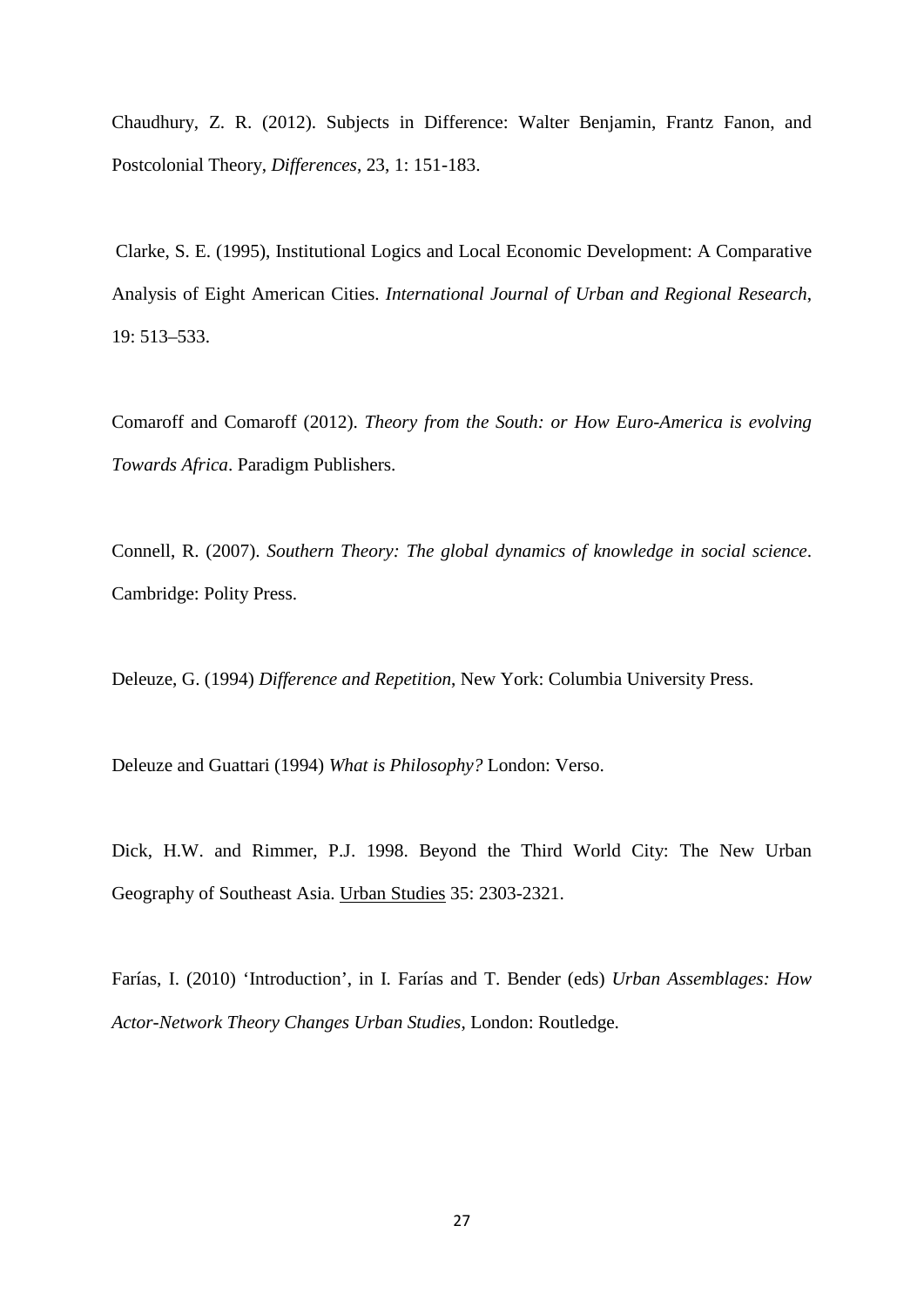Goldfrank, B. and Schrank, A. 2009. Municipal Neoliberalism and Municipal Socialism: Urban Political Economy in Latin America, *International Journal of Urban and Regional Research,* 33, 2: 443-462.

Goonewardena, K., Kipfer, S., Milgrom, R. and Schmid, C. (eds) 2008. *Space, Difference, Everyday Life: Reading Henri Lefebvre*. London: Routledge

Hallward, P. 2006. *Out of this world: Deleuze and the Philosophy of Creation*. London: Verso.

Hamacher, W. (2005) '"Now": Walter Benjamin on historical time', in A. Benjamin (ed.) *Walter Benjamin and History*, London: Coontinuum, pp. 38-68.

Hannerz, U. (1980) *Exploring the City. Inquiries Towards an Urban Anthropology,* New York, Columbia University Press.

Harris, A. 2008. From London to Mumbai and Back Again: Gentrification and Public Policy in Comparative Perspective. *Urban Studies*, 45, 12: 2407-2428.

Hart (2003) *Disabling Globalisation: Places of Power in Post-apartheid South Africa*. Berkeley: University of California Press.

Jacobs, J. (2006) 'A geography of big things', *Cultural Geographies,* 13(1): 1-27.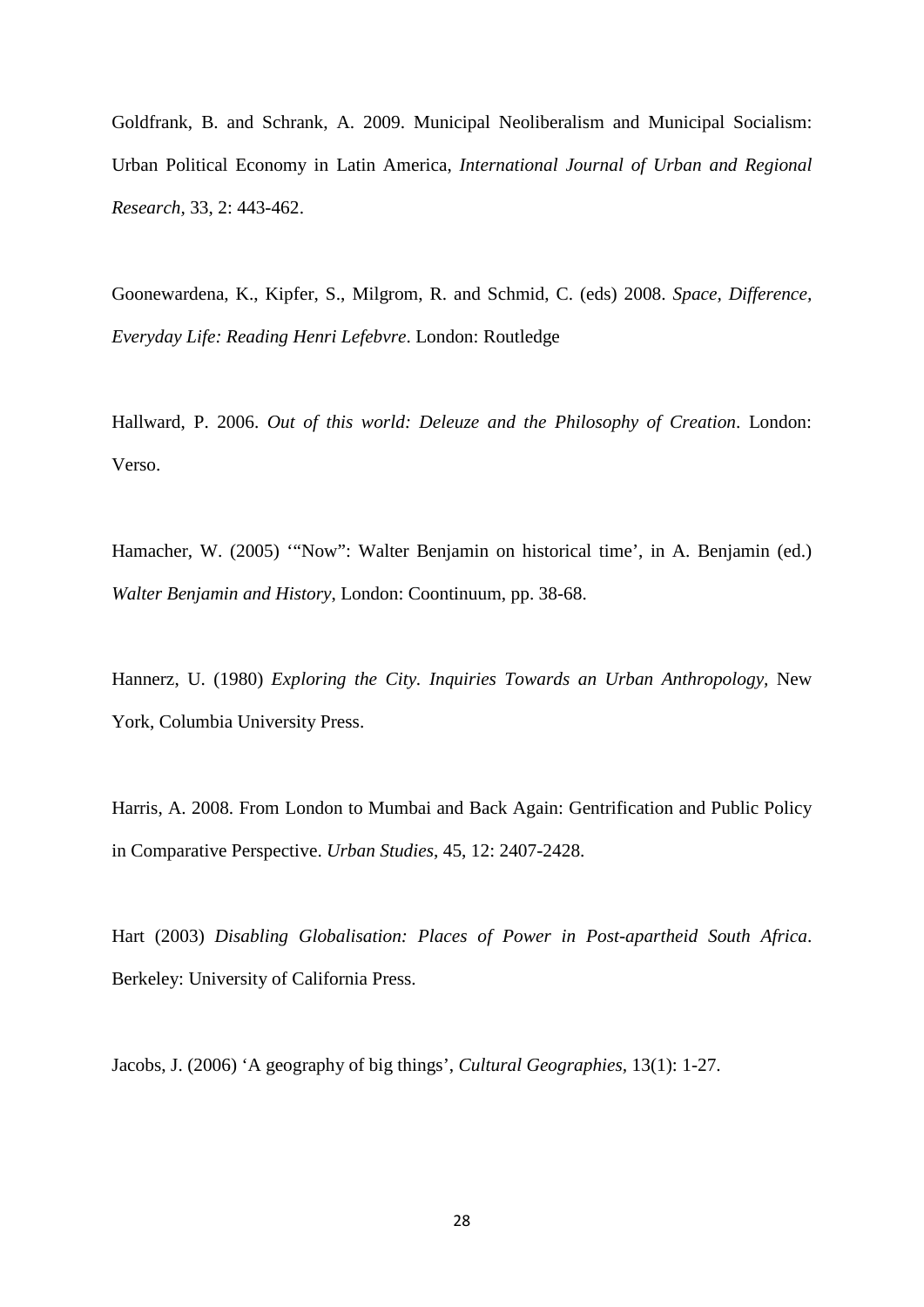Jacobs (2012). Commentary: Comparing Comparative Urbanisms. *Urban Geography*, 33, 6: 904-14.

Jazeel (2012) Spatializing Difference beyond Cosmopolitanism: Rethinking Planetary Futures, *Theory, Culture and Society*, 28, 5: 75-97.

King, A.D. (2004) *Spaces of Global Cultures: Architecture Urbanism Identity,* London: Routledge.

Kipfer, S., …

Lefebvre, H. (2003 [1974]) *The Urban* Revolution. Minneapolis: University of Minnesota Press.

McCann, E. and Ward, K. (2010) 'Relationality/territoriality: Toward a conceptualization of cities in the world', *Geoforum*, 41: 175-184.

McFarlane, C. (2011a) Assemblage and critical urbanism, *City*, 15(2): 204-224.

McFarlane, C. (2011b) On context: assemblage, political economy and structure. *City*. 15: 375-388.

Massey, D., Allen, J. and Pile, S. (1999) *City Worlds*, London: Routledge.

Mbembe, A. and Nuttall, S. (2004) 'Writing the world from an African metropolis', *Public Culture*, 16(3): 347-372.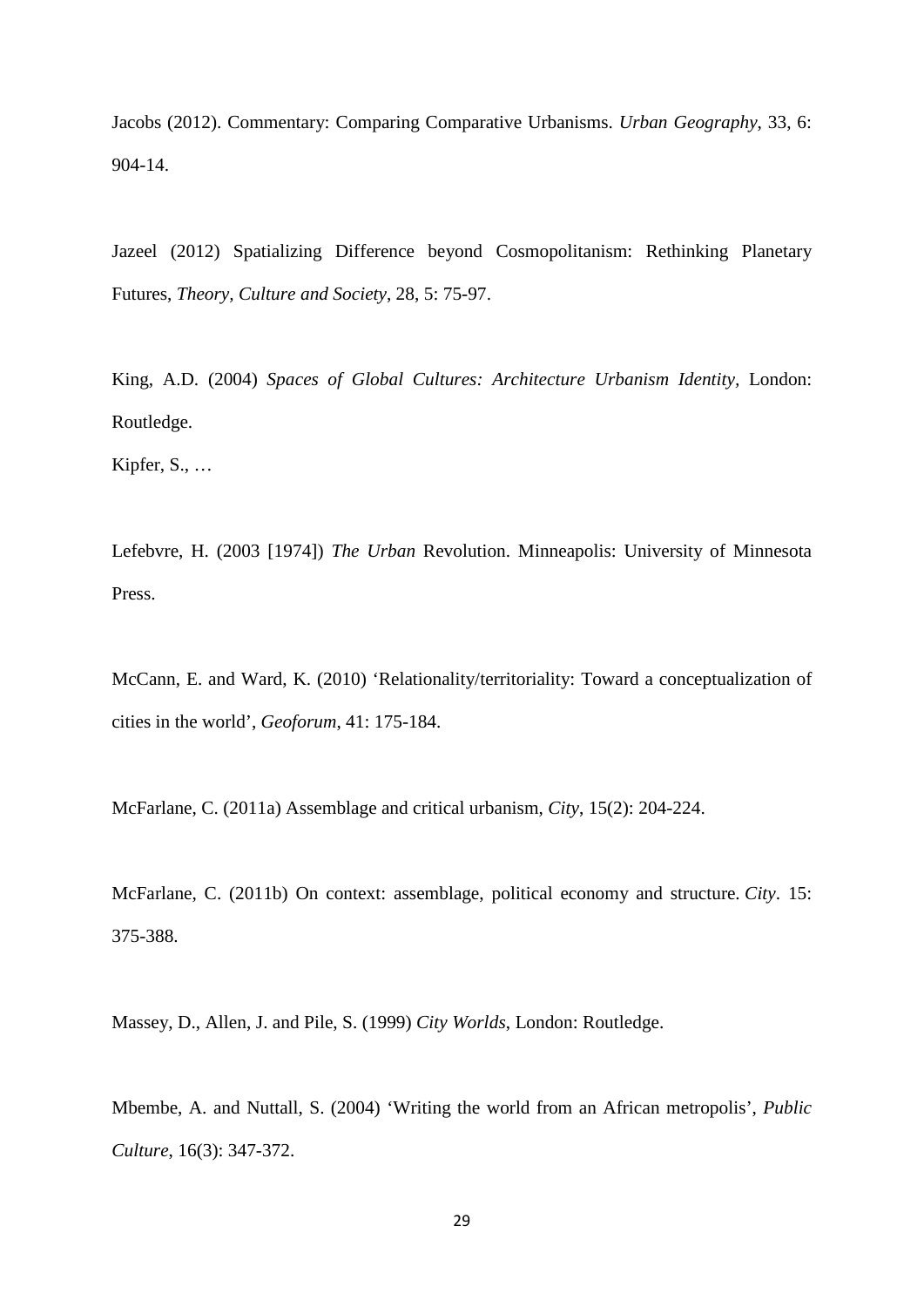Merrifield, A. (2013), The Urban Question under Planetary Urbanization. *International Journal of Urban and Regional Research,* 37: 909–922.

Mitchell, J.C. (1987) *Cities, Society, and Social Perception. A Central African Perspective*, Oxford: Clarendon Press.

Parnell, S. (1997) South African cities: perspectives from the ivory towers of urban studies, *Urban Studies*, 34, 891-906.

Parnell, S., Pieterse, E. and Watson, V. (2009) 'Planning for cities in the global South: An African research agenda for sustainable human settlements', *Progress in Planning*, 72: 233- 240.

Peck, J., Theodore, N. and Brenner, N. (2009) 'Neoliberal urbanism: Models, moments, mutations', *SAIS Review*, XXIX(1): pp. 49-66.

Pierre, J. (2005). Comparative Urban Governance: Uncovering Complex Causalities. *Urban Affairs Review*, 40, 4: 446-462.

Pieterse, E. (2013) *Epistemic practices of Southern Urbanism* International Journal of Urban and Regional Research lecture, Annual Conference of the Association of American Geographers, April 2013. Webcast at [http://www.ijurr.org/details/lecture/4803221/2013-](http://www.ijurr.org/details/lecture/4803221/2013-IJURR-Lecture-Epistemic-Practices-of-Southern-Urbanism.html) [IJURR-Lecture-Epistemic-Practices-of-Southern-Urbanism.html;](http://www.ijurr.org/details/lecture/4803221/2013-IJURR-Lecture-Epistemic-Practices-of-Southern-Urbanism.html) last accessed 23 June 2013.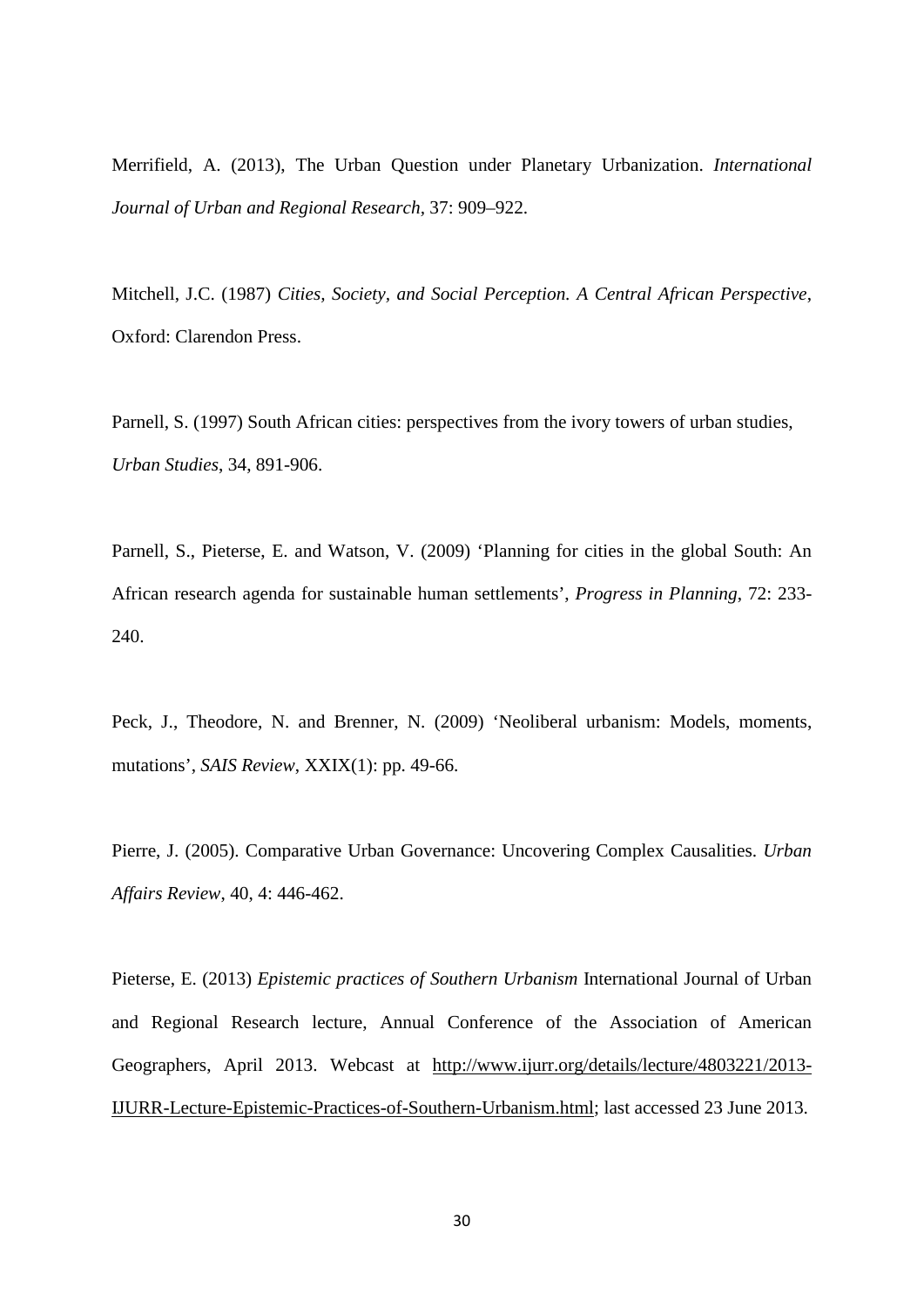Potts, D. (2010) *Circular migration in Zimbabwe and contemporary sub-Saharan Afric*a Oxford: James Currey

Robinson, J. (2002). Global and World Cities: A view from off the map, *International Journal of Urban and Regional Research,* 26: 531-554.

Robinson, J. (2006) *Ordinary Cities: Between Modernity and Development*, London: Routledge.

Robinson, J. (2011) 'Cities in a world of cities: The comparative gesture', *International Journal of Urban and Regional Research*, 35: 1-23.

Robinson (2013a) "Arriving at" urban policies/the urban: Traces of elsewhere in making city futures, in Söderström, O. et al. (eds) *Critical Mobilities*. Lausanne and London: EPFL and Routledge.

Robinson (2013b) The Urban Now: Theorising Cities Beyond the New. *European Journal of Cultural Studies*, forthcoming.

Roy, A. (2009) 'The 21st century metropolis: New geographies of theory', *Regional Studies,* 43(6): 819-830.

Roy, A. (2011) 'Conclusion: Postcolonial urbanism: Speed, hysteria, mass dreams', in A. Roy and A. Ong *Worlding Cities*, Oxford: Wiley-Blackwell.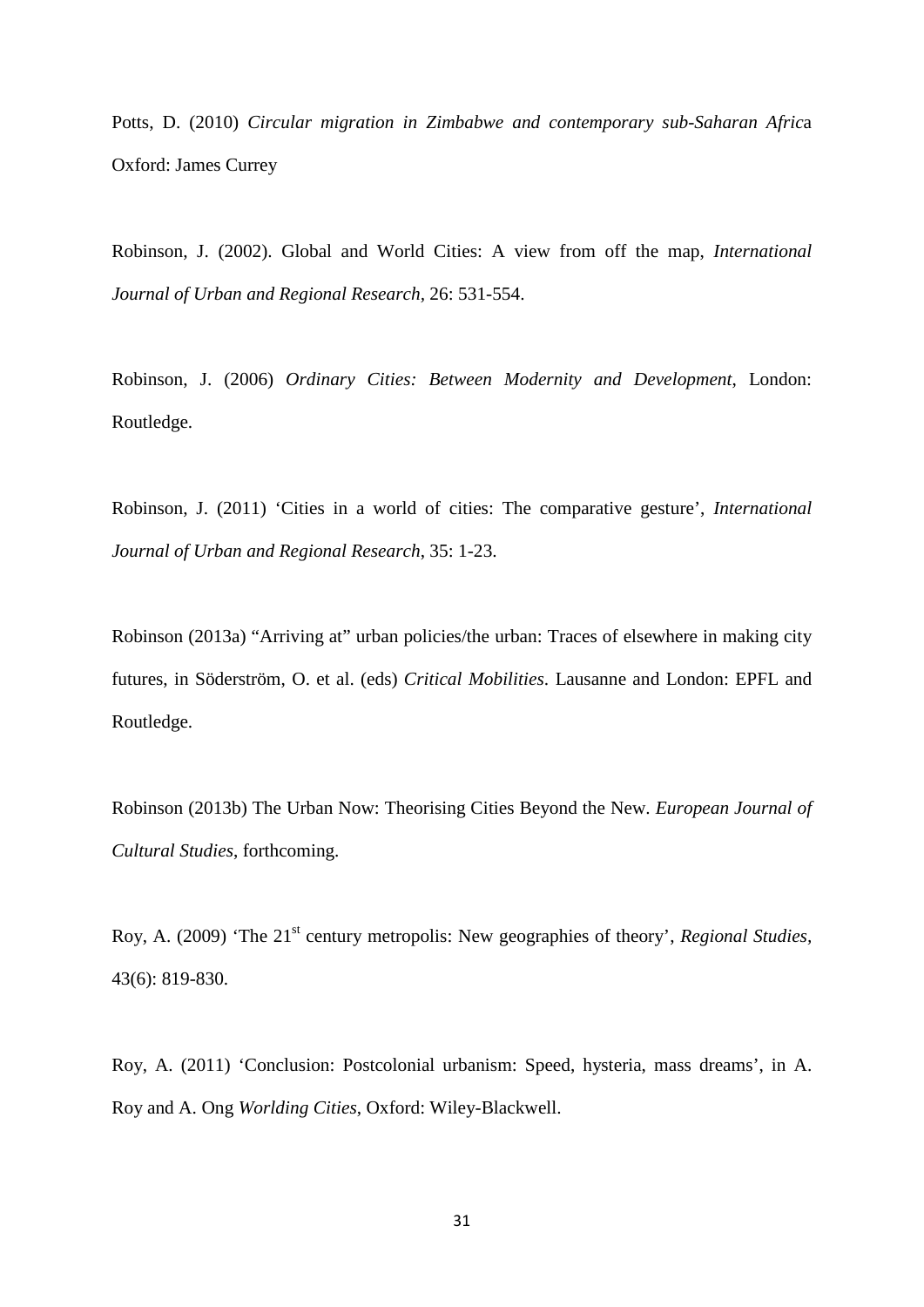Roy, A. and Ong, A. (2011) *Worlding Cities*, Oxford: Wiley-Blackwell.

Santos, M. (1979) *The Shared Space: the two circuits of the urban economy in underdeveloped countries,* London: Methuen.

Satterthwaite, D. (2007) 'The transition to a predominantly urban world and its underpinnings', Human Settlements Discussion Paper Series, urban Change - 4. London: IIED.

Schmid, C. (2011) 'Henri Lefebvre, the right to the city and the new metropolitan mainstream', in N. Brenner, P. Marcuse and M. Mayer (eds) *Cities for People, Not for Profit*, London: Routledge.

Simone, A. (2011). The surfacing of urban life. *City*, 15, 3-4: 355-364.

Söderström (2013) *Cities in Relations: Trajectories of Urban Development in Hanoi and Ougadougou*. Oxford: Wiley-Blackwell.

Soja, E. and M. Kanai. (2007) "The urbanization of the world," in R. Burdett and D. Sudjic (eds.) *The Endless City*. New York and London: Phaidon; 54-69

Southall, A. (1973) Introduction, in A. Southall (ed.) *Urban Anthropology: Cross-Cultural Studies of Urbanization*, New York: Oxford University Press, pgs 3-14.